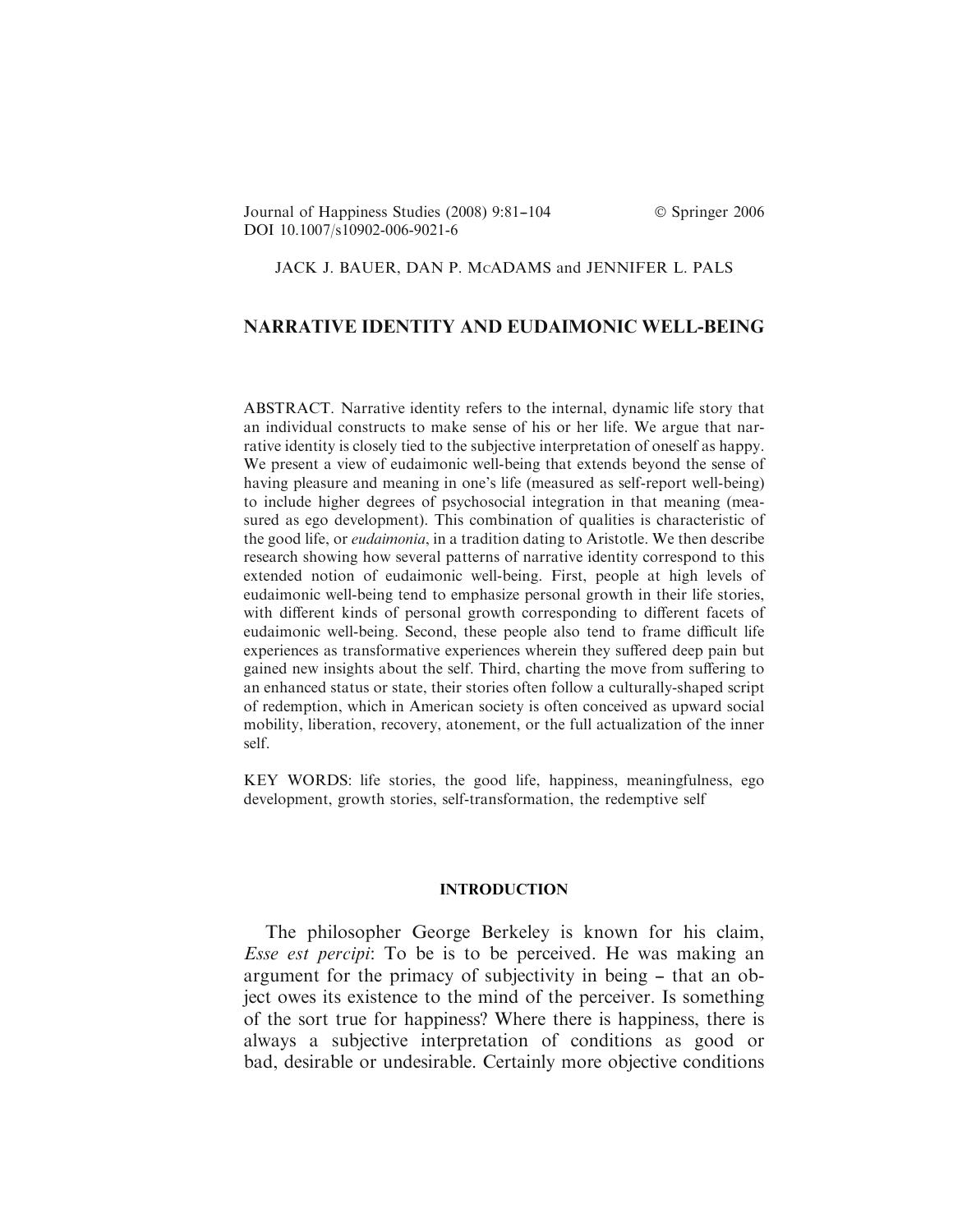- notably physical health and money - work for and against happiness in myriad ways. But happiness is ultimately a subjective appraisal of one's life as happy. From this perspective, happiness itself should be intertwined with a person's subjective understanding of who he or she is and what his or her life means.

In recent years, many social scientists have argued that adults living in modern societies make sense of their lives in terms of stories (Bruner, 1990; Giddens, 1991; McAdams, 1985; Sarbin, 1986; Singer, 2004; Taylor, 1989). Beginning in adolescence, people fashion and internalize life stories, or narrative identities (McAdams, 2001a; Singer, 2004), to integrate the reconstructed past and imagined future. Narrative identity provides life with unity, purpose, and meaning. To the degree that happiness – especially eudaimonic happiness – depends on a sense of meaningfulness in life, narrative identity should play a key role in personal interpretations of whether one is happy.

## EUDAIMONIC WELL-BEING AND THE GOOD LIFE

Aristotle, drawing on the ideas of Socrates and Plato, held that the greatest good was eudaimonia, a happiness consisting of pleasure and virtue. Eudaimonia was the highest cultivation of personal character; it was the good life. Recently psychologists have reframed Aristotle's formula for happiness in terms of pleasure and psychosocial meaning, what has become known as eudaimonic well-being (Ryan and Deci, 2001). Sometimes eudaimonic well-being and the good life are equated, and sometimes they are not, but in either case the two share a close relationship: Both consist of pleasure and meaning.

Eudaimonic well-being has been contrasted with hedonic well-being (Ryan and Deci, 2001; Ryff and Singer, 1998). Hedonic well-being primarily involves pleasure. It tends to be more individualistic and based upon how good one feels about one's life. Two empirical measures that tap mainly into hedonic well-being are the Positive and Negative Affect Scale, which focuses on emotional experiences (Watson et al., 1988), and the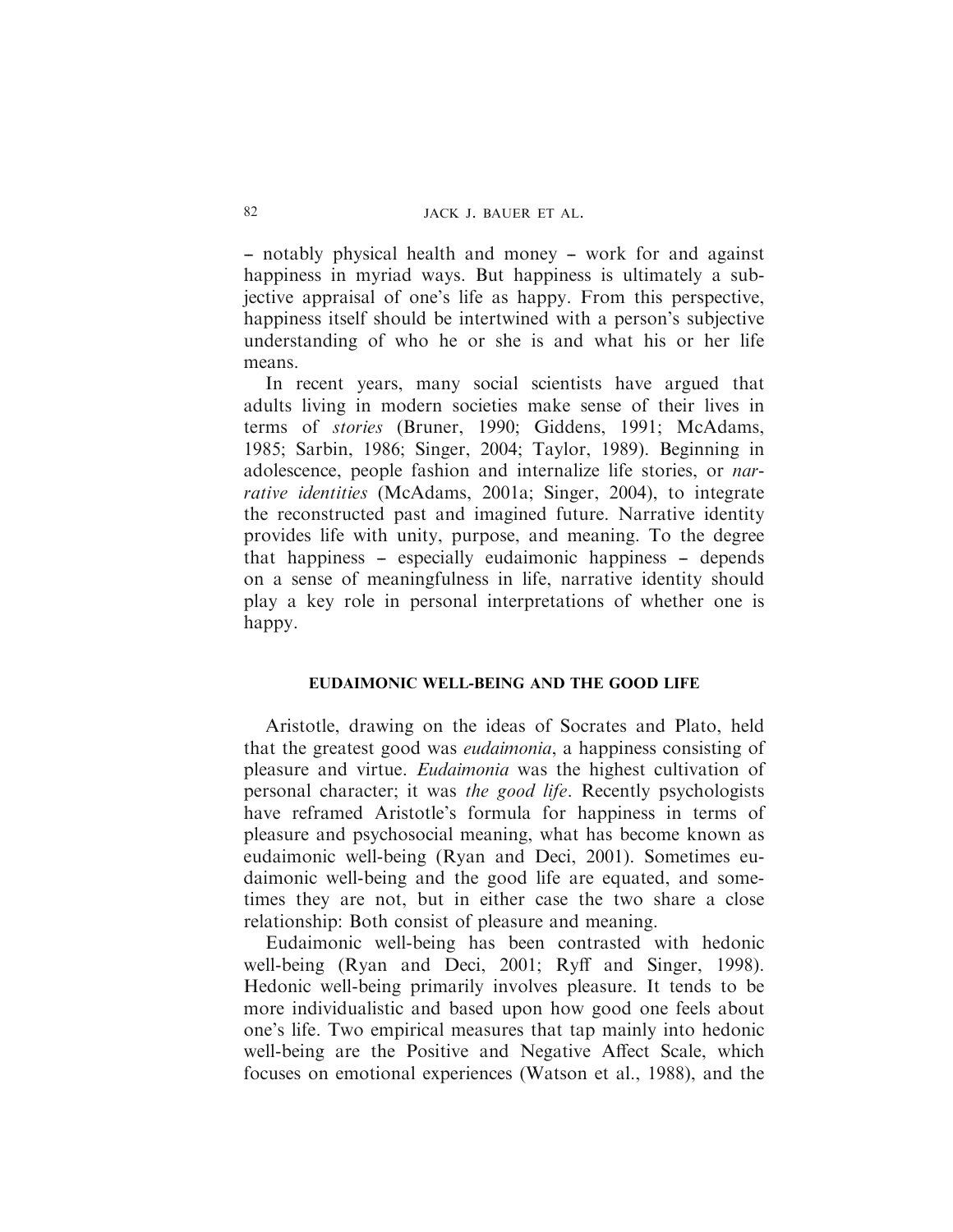Satisfaction with Life Scale (SWL), which assesses global evaluations of one's life without specific reference to sources of meaningfulness (Diener et al., 1985). Eudaimonic well-being also involves pleasure but emphasizes meaningfulness and growth – a more enduring sort of happiness. It tends to be more humanistic and based upon how meaningful one's life feels in addition to simply how good it feels. For example, Ryff's measure of Psychological Well-Being (PWB, Ryff and Keyes, 1995) assesses feeling good about one's life in six ways, some of which deal specifically with sources of humanistic meaning and development in life, such as meaningful relationships, purpose in life, and personal growth. In sum, hedonic well-being deals simply with an appraisal that one feels good, whereas eudaimonic well-being deals with an appraisal that one feels good while explicitly considering one's sense of meaningfulness in life.

However, *eudaimonia* for Aristotle was not simply a matter of feeling that one was a good and virtuous person; it was also a matter of cultivating high degrees of virtue. Similarly, psychologists have recently portrayed the good life not merely as a matter of feeling that one's life has meaning (e.g., satisfaction with meaningful relationships or meaningful work) but also as a matter of cultivating higher degrees of richness, complexity, or integration in that meaning (Bauer et al., 2005; King, 2001; King and Napa, 1998; Pals, in press-b). According to these researchers, Loevinger's (1976) conception of ego development offers a wide lens for observing the richness of meaning-making in one's psychosocial life. Individuals at the higher stages in Loevinger's scheme tend to interpret their lives in more complex, nuanced, and integrative ways, compared to individuals who score at the lower stages of ego development (Westenberg et al., 1998). Higher ego development brings with it a richer and more mature understanding of the self and the self's relations to others.

Ego development is not typically considered to be a facet of well-being. Indeed measures of ego development typically do not correlate with measures of happiness and well-being in adulthood (Bauer and McAdams, 2004a, b; Helson and Roberts, 1994; Helson and Wink, 1992; King et al., 2000; Vaillant and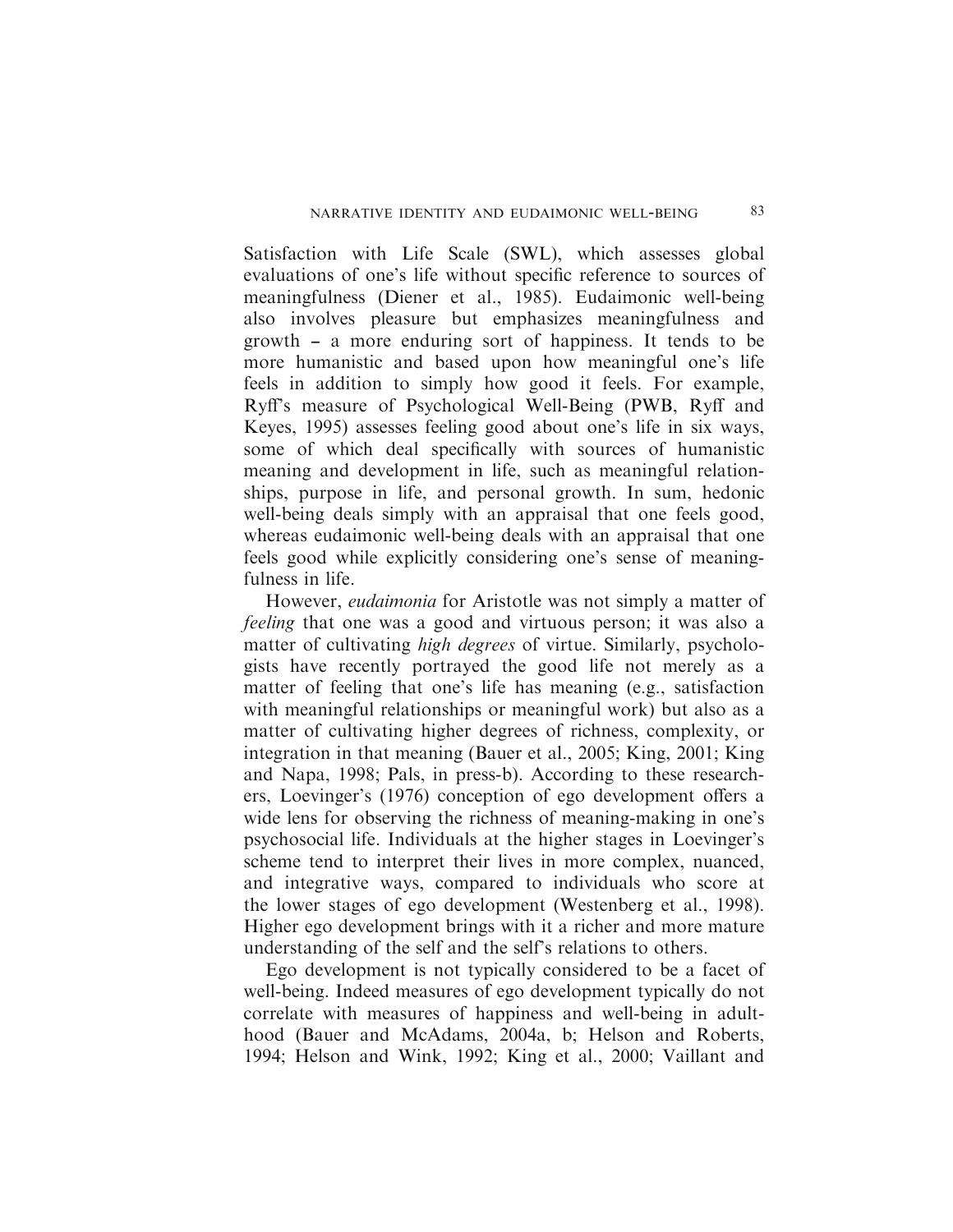McCullough, 1987; Westenberg and Block, 1993). In other words, people who think complexly about their lives seem just about as likely to be happy as unhappy (except perhaps for adults at the lowest levels of ego development; Loevinger, 1993). The tendency of psychologists to exclude ego development (and related concepts like moral reasoning and cognitive complexity) from definitions of well-being reflects the historical tendency of research on well-being to focus on hedonic forms of happiness. We think that a more comprehensive appraisal of a human's being well – consonant with eudaimonic well-being – should extend beyond just how good one feels about the self in a world of others to incorporate how integratively one thinks about the self and others. In this view, ''well-being'' involves appraisals of a wider range of human capacities and experience (cf. self-actualization, Maslow, 1968; the fully functioning person, Rogers, 1961). Empirically, what Aristotle meant by the good life may be partly captured in the combination of self-reported well-being (both hedonic and eudaimonic) and ego development (Bauer and McAdams, 2004a, Bauer et al., 2005; King, 2001; King and Raspin, 2004; King et al., 2000; Pals, in press-b). Such an approach attempts to measure people who are both happy (in terms of both pleasure and meaningfulness) and mature (in terms of meaning-making complexity and perspective-taking), to use King's (2001) two terms.

# NARRATIVE IDENTITY: INTERPRETING AND INTEGRATING ONE'S LIFE

People make sense of their lives by creating life stories. People use narratives to try to derive some measure of unity and purpose out of what may otherwise seem to be an incomprehensible array of life events and experiences (McAdams, 1985). The process of constructing life stories takes place in everyday life, as people participate in activities, talk about them with others, think about other's perspectives on them, and reflect on how all these things fit together – on and on, day in and day out, appropriating new experiences and revising old stories slowly over time (Pasupathi, 2001; Thorne,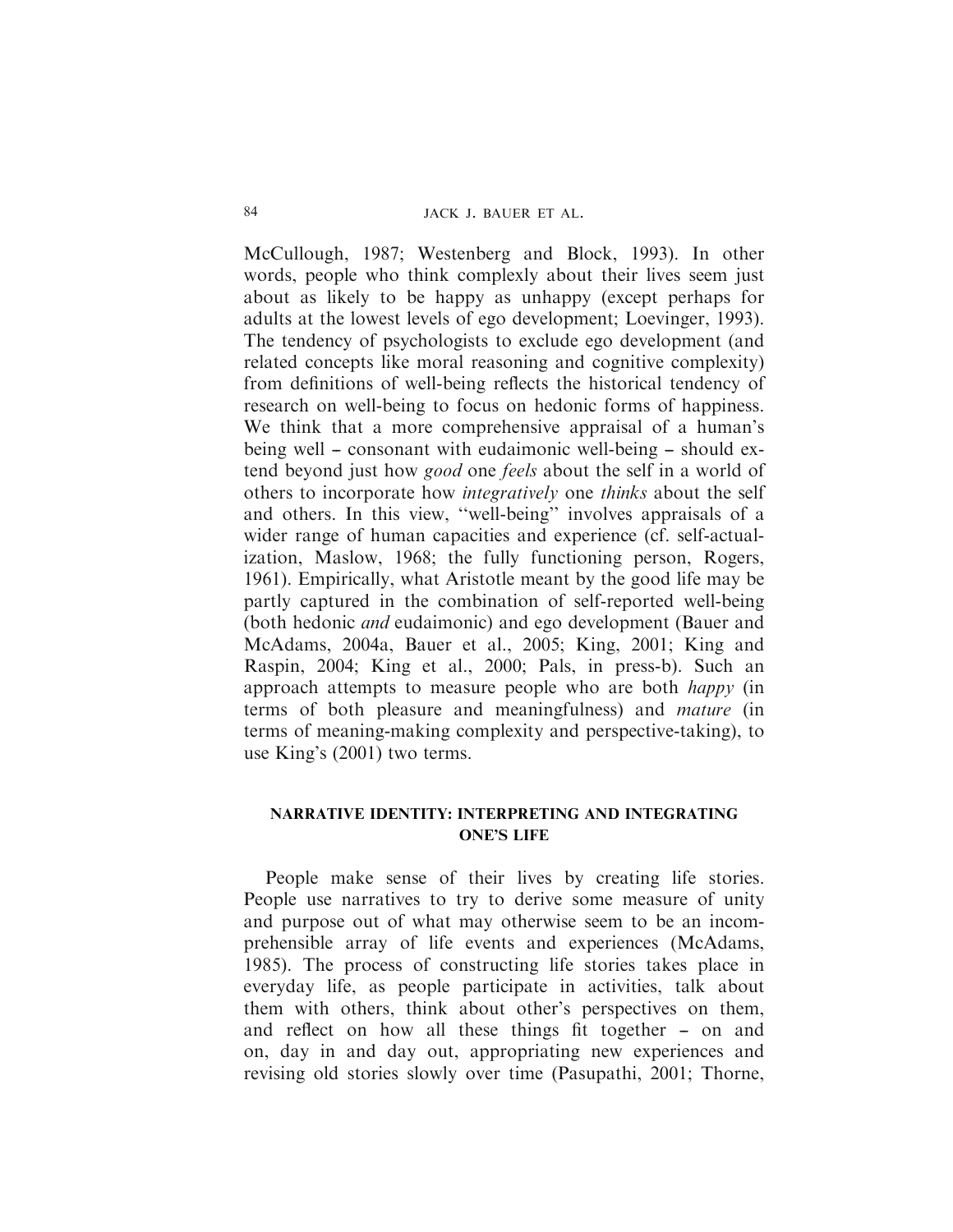2000). Life stories, like stories generally, make use of characters, plots, themes, tones, and other narrative elements to convey meaning. Themes -- or recurrent, goal-directed sequences in life narratives – go a long way in establishing meaning and have, therefore, been widely examined in narrative research (McAdams, 2001a). For example, researchers have extensively examined the themes of agency and communion in people's life stories (Ackerman et al., 2000; McAdams, 1982; McAdams et al., 1996; Woike, 1995). Life stories with themes of agency express personal concern for things like power, achievement, personal mastery, impact on others, status, and independence. Themes of communion express personal concern for things like love, intimacy, friendship, dialog, affiliation, and nurturance.

Whereas themes of agency and communion may reveal certain consistencies in the content of life stories, other narrative features capture dynamic patterns of change. For example, McAdams et al., (2001) coded life-narrative accounts for two kinds of emotional sequences – redemption and contamination patterns. In a redemption sequence, an emotionally negative life scene turns positive; the bad is salvaged or redeemed by a positive outcome. By contrast, a contamination sequence scripts the move from an emotionally positive scene to a negative outcome; a good experience is ruined, sullied, contaminated by what follows. The density of redemptive imagery in life-narrative accounts is positively associated with self-report measures of well-being and generativity (an adult's commitment to promoting the well-being of the next generation; Erikson, 1963), and negatively associated with depression. By contrast, contamination sequences are strong predictors of depression, low levels of life satisfaction, and feeling that one is not able to make a positive contribution to others and to the next generation (Adler et al., in press; McAdams et al., 2001).

Several other patterns of narrative identity also capture dynamic change and richness in interpreting one's life. The following sections describe some of these patterns in relation to eudaimonic well-being.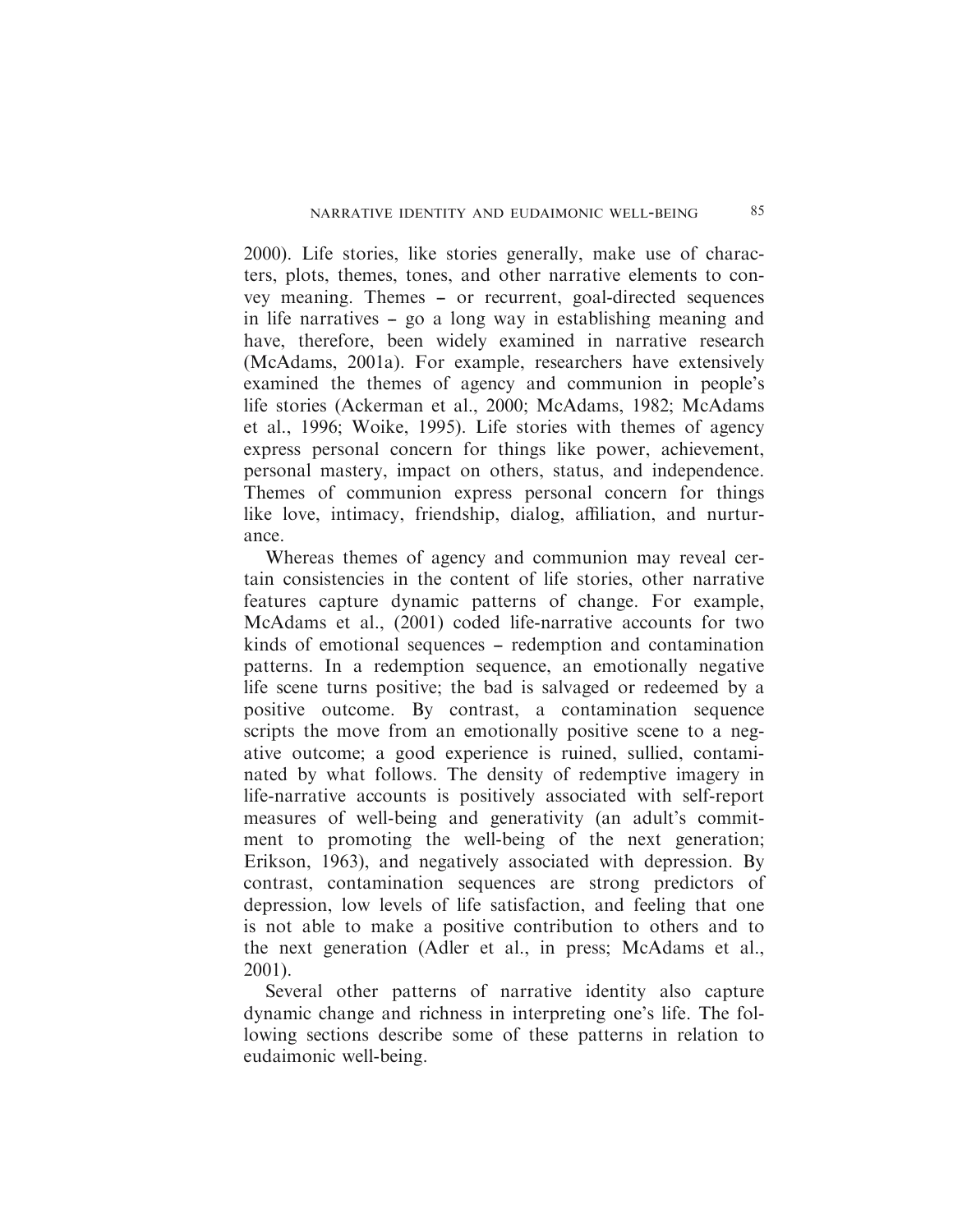## NARRATIVE IDENTITY AND DEVELOPMENT: THE GROWTH STORY

The *growth story* is a personal narrative that showcases one's development or developmental processes. Growth can be observed most explicitly in narratives that overtly declare that one has grown or developed in some way. Growth can also appear as a theme or a value orientation, where development itself is something the person values and uses to justify the importance of an event. The process of creating growth can be observed in a narrative that differentiates, elaborates, integrates, or otherwise strives to make greater sense of various experiences (e.g., Woike and Matic, 2004), as well as in narratives with a temporal structure that suggests progress (e.g., time as stair-like or upwardly spiraling; Brockmeier, 2000). Research on narrative identity in recent years has shown that some personal narratives and life stories involve growth and development, while many others do not (e.g., Bauer and Bonanno, 2001; Bauer and McAdams, 2004a, b; Blagov and Singer, 2004; Bluck and Gluck, 2004; King and Smith, 2004; McAdams, 2001a; Pals, in press-a; Pasupathi, 2001; Thorne et al., 2004).

Growth stories have implications for eudaimonic well-being as well as a variety of phenomena in personality and developmental psychology. Growth itself plays a central role in eudaimonic well-being. For example, personal growth is one of six dimensions in a prominent measure of eudaimonic well-being (Ryff and Keyes, 1995). Growth is also central to the eudaimonic definition of health in humanistic psychology. For Maslow (1968), the self-actualizing person is motivated by growth, valuing personal growth (or self-actualization) to the point of believing that it is among the very greatest goods. For Rogers (1961), the fully functioning person strives to gain an increasingly deeper understanding of his or her inner life. In a developmental model of the good life, high levels of both wellbeing and meaning complexity represent the endpoints of two theoretical branches of personality development (social-emotional and social-cognitive development, respectively; Bauer and McAdams, 2004a; Bauer et al., 2005). Given the close tie between growth and eudaimonic well-being, growth stories reveal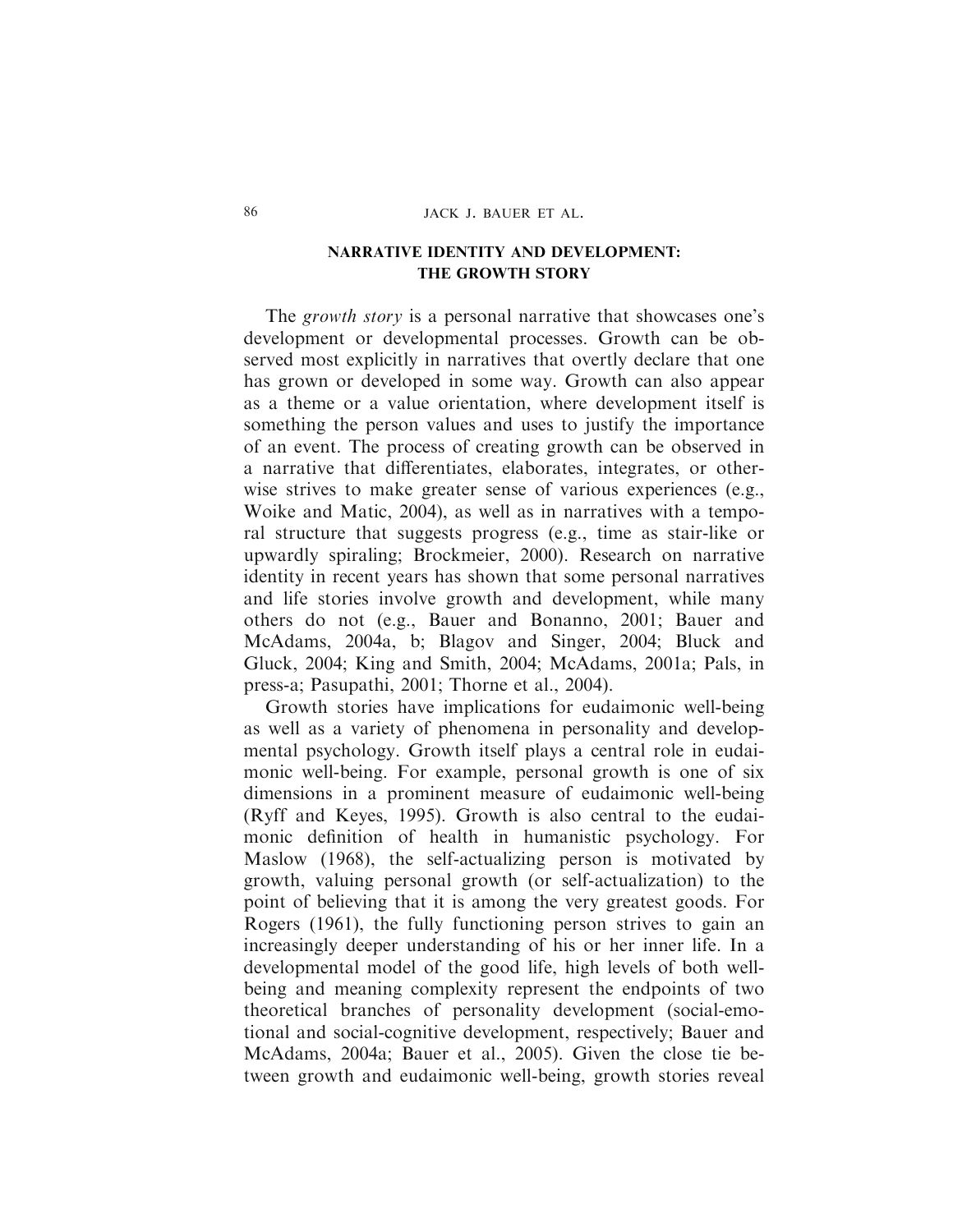one process of interpreting life in a way conducive to eudaimonic well-being.

Four different kinds of growth stories have been found to correlate with and differentiate measures of eudaimonic and hedonic well-being: intrinsic, agentic, communal, and integrative. These growth stories characterize an array of life interpretations – high points in life, low points, turning points, broader periods of life transitions, plans for the future, even the broad spectrum of a life story.

## Intrinsic growth

Themes of intrinsic growth in life stories involve an emphasis on intrinsically rather than extrinsically motivated concerns. Self-determination theory frames intrinsic versus extrinsic motives in terms of (respectively) humanistic, eudaimonic, growthoriented concerns versus materialistic, hedonic, safety-oriented concerns (Deci and Ryan, 2000; Ryan and Deci, 2001). Intrinsic motivation is inherently growth-oriented, in keeping with an organismic perspective on human development (Deci and Ryan, 2000; Werner, 1957). Intrinsic motivation guides the individual to focus on the kinds of intrapsychological skills that theoretically foster development, whereas extrinsic motivation guides the individual to focus on concerns that are ultimately geared toward presenting an image of success to others and to the self.

Recently a series of narrative studies has examined the role of intrinsic growth memories in people's personal narratives. In two studies of life stories, college students and adults were asked to write about their high points, low points, and turning points in life (Bauer et al., 2005). These self-defining memories (Singer and Salovey, 1993) were then coded into quantitative variables representing the presence of intrinsic versus nonintrinsic memories. Intrinsic memories were defined as memories with themes emphasizing the importance of personal growth, meaningful relationships, and contributing to society and future generations (based largely on Kasser and Ryan, 1996; Sheldon and Kasser, 1995). Non-intrinsic themes included concerns for attaining money, status, social approval, physical appearance, and maintaining one's conditions in life. In both studies, people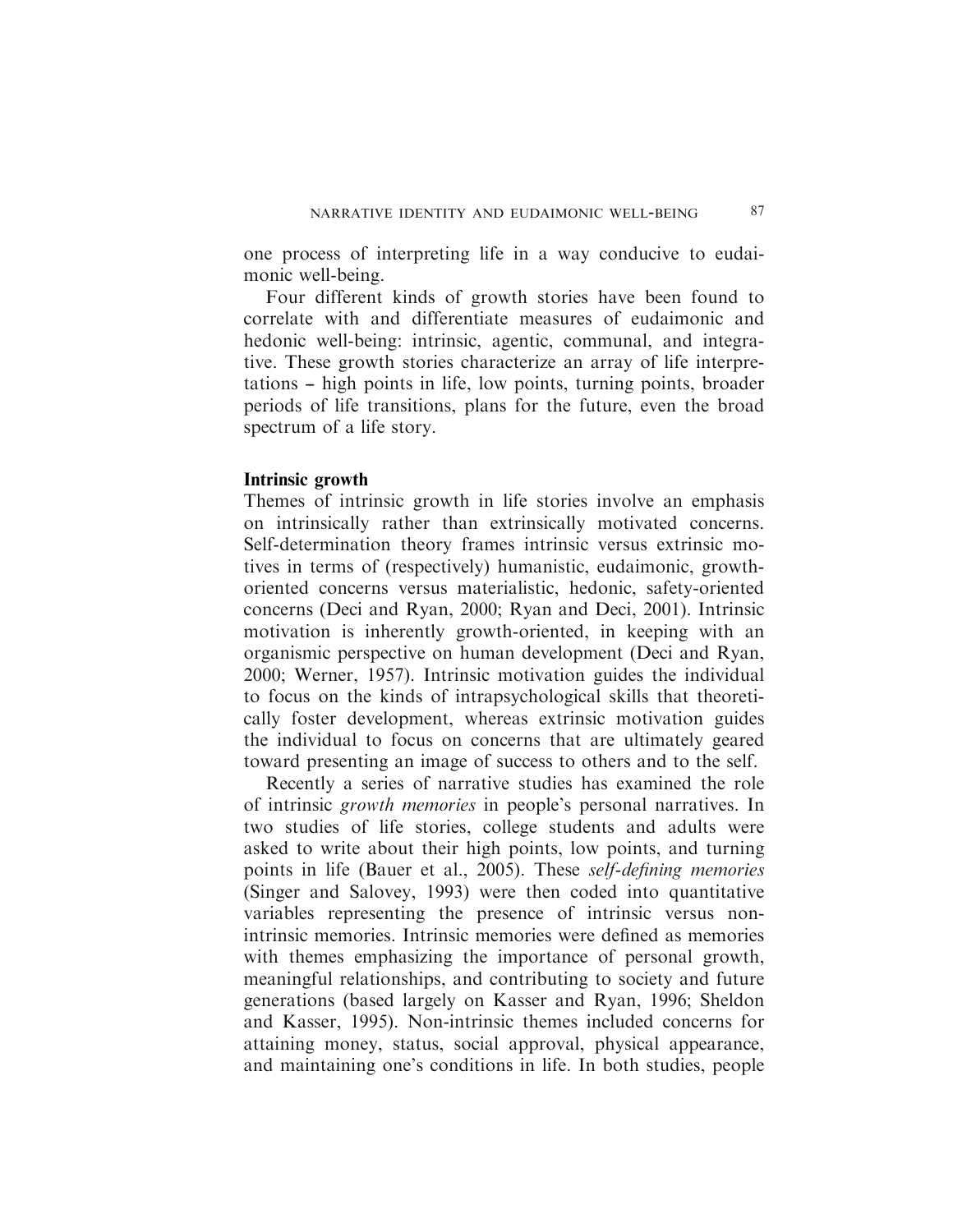who had more intrinsic memories had higher levels of well-being – in terms of hedonic well-being (SWL, Diener et al., 1985) but especially eudaimonic well-being (PWB, Ryff and Keyes, 1995). The relationship between intrinsic memories and PWB (eudaimonic well-being) remained strong when controlling for SWL (hedonic well-being), but SWL no longer correlated significantly with intrinsic memories when controlling for PWB.

Similar relationships were found in a study of adults' narratives of major life changes (Bauer and McAdams, 2004b). People wrote one-page narratives about each of six episodes within a voluntary transition from one career to another or from one religion to another. People whose transition stories were highly  $intrinsic - i.e., people who felt their transitions were geared to$ ward intrinsic growth – had higher levels of both SWL and PWB, but especially PWB. In addition, these people were also more satisfied with how the transition impacted their lives in a range of ways – personally, in relationships, at work, spiritually, etc.

Life stories are not only about the past. They also include some narration of the anticipated future – major life goals, dreams, and plans (McAdams, 1985). Whereas people use narrative memories to interpret the past, people use narrative goals to plan the future, to chart the broad courses of action in their lives. Like significant autobiographical memories, life goals express themes and value orientations, some of which involve growth. For the college students and adults mentioned above, people who had intrinsic growth goals were likely to have higher levels of both PWB and SWL (Bauer and McAdams, 2004a). People whose major life growth goals were hierarchically coherent with shorter-term growth goals had especially high levels of well-being, especially eudaimonic well-being.

To give a sense for what intrinsic growth looks like in selfnarratives, excerpts of high points in life appear below. The first narrative deals with both personal growth and meaningful relationships:

I was by the lake at night .... I was able to formulate all my values and beliefs into one comprehensive system .... At that moment I understood and more importantly felt my relationship with the rest of the living world.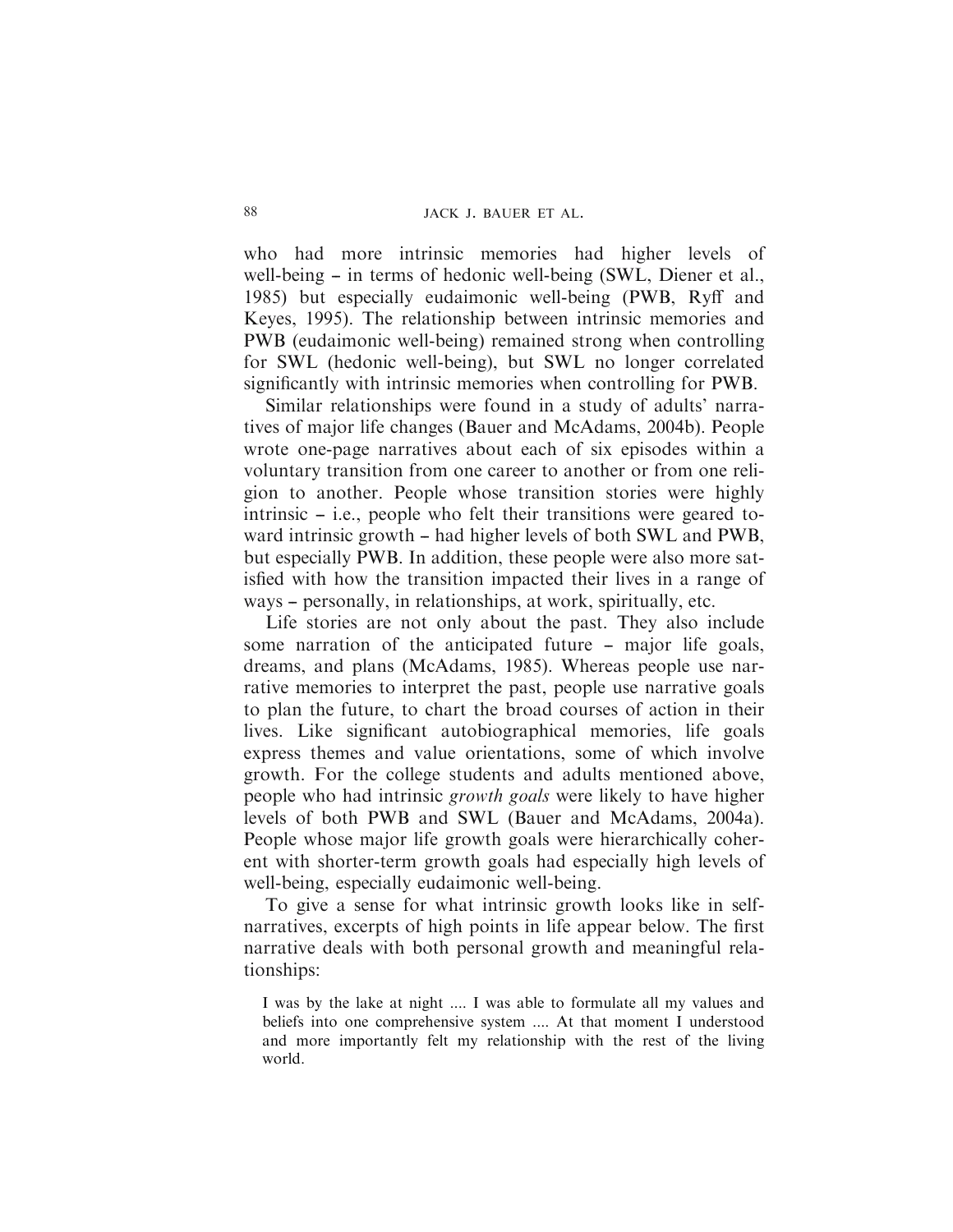The next excerpt is from an intrinsic memory from a life-transition story (Bauer and McAdams, 2004b). This narrative emphasizes the gaining of new understandings of self, another, and a relationship:

We took time to discuss issues and thoughts that didn't normally present themselves in our daily lives. I learned more about [my husband] and his spirituality. This really strengthened our marriage, as my feelings for him became deeper and more caring.

The following excerpts are from narratives of major life goals. They emphasize the importance of personal growth, meaningful relationships, and helping society:

- To be as integrated physically, emotionally, intellectually, spiritually as I can be ... exploring my own process and to develop/continue intimate relationships with family and friends.
- I would like to get married and have children .... I'm trying to learn about myself before I can begin learning how to make myself a part of another person. In my marriage, I want to be happy and use my marriage to continue to explore the world around me.
- My desire is to simplify my life in every way to sell our house and live in a place that requires less responsibility, to use fewer clothes, have less furniture, and striving for quality rather than quantity.
- I want to stay happy ... I want to get married. I want to have children. I want to give back to my community.

## Agentic and communal growth

The two great themes of life stories, agency and communion, hold different relations to well-being. Communal themes often correlate with well-being, but agentic themes often do not (Mansfield and McAdams, 1996; McAdams, 1985). However, where agentic and communal themes involve intrinsic growth, a more consistent tie to well-being may be found (Bauer and McAdams, 2000). For example, intrinsic themes can deal with agentic concerns of self-understanding and self-mastery (but not status-seeking and dominance) or with communal concerns of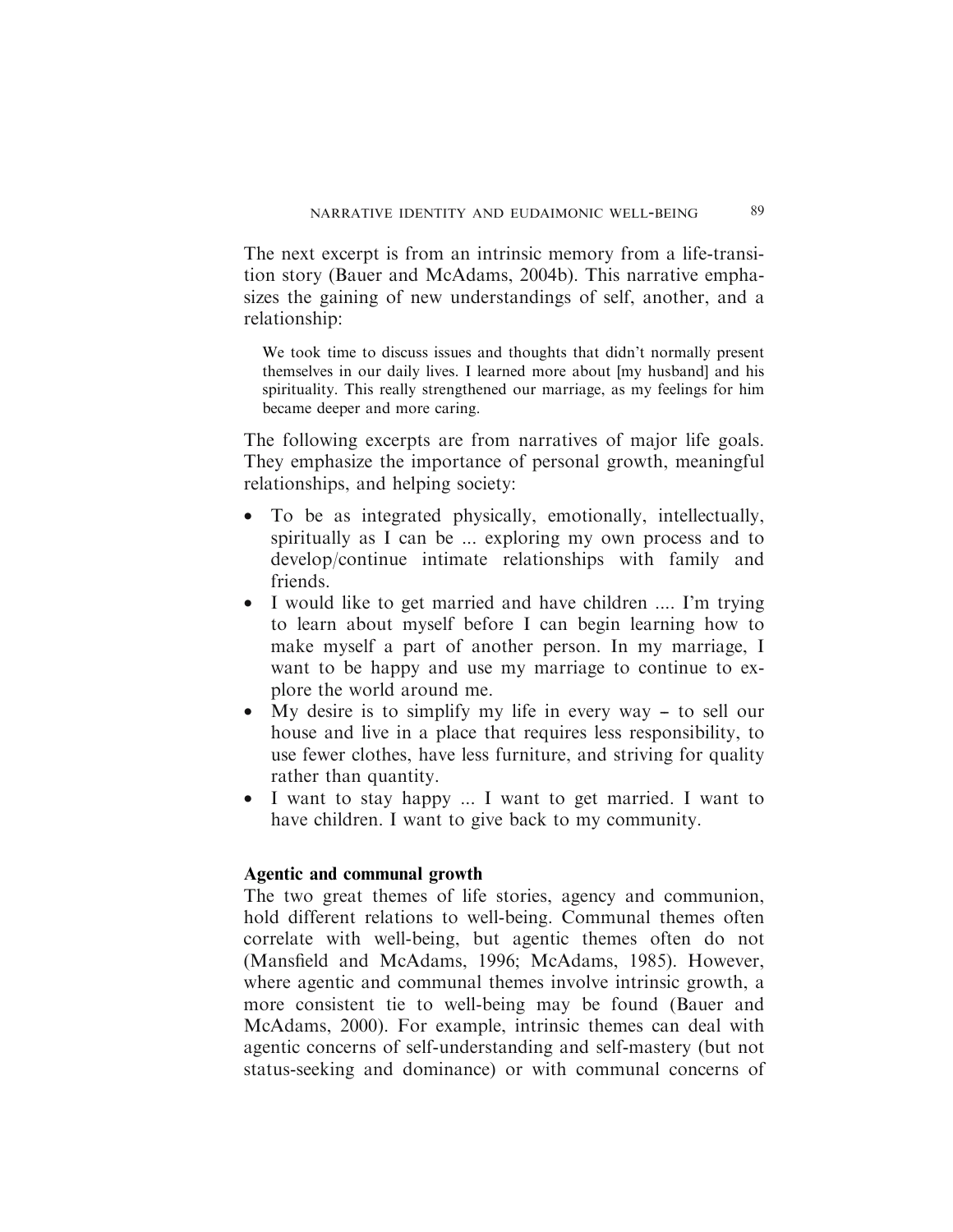intimacy and sharing (but not communion for the sake of bolstering self-esteem or gaining others' approval). In the lifetransitions study mentioned earlier, people whose transition stories emphasized agentic and communal growth had higher levels of eudaimonic well-being (Bauer and McAdams, 2004b). Agentic themes correlated only with PWB, not SWL. Communal themes correlated more strongly with PWB than with SWL. Interestingly, communal growth was a much stronger predictor of well-being (and transition satisfaction) than agentic growth was. This finding was surprising, given the tendency for career research and career counseling to focus on agentic concerns like ''doing what you love'' and personal success. The happiest career changers appeared to be the ones who highly valued the role of other people, not just the self, in their career transitions.

The following excerpts illustrate themes of agentic and communal growth (from Bauer and McAdams, 2004b). The first narrative of a career change emphasizes agentic growth exclusively by conveying a sense of personal abilities without reference to other people or relationships:

I had grown accustomed to making a couple hundred thousand dollars a year and being able to afford whatever I wanted to buy .... I also knew that the social work profession paid significantly less .... I approached the conflict with much trepidation .... Today, I have resolved this conflict. I am much more content and able to appreciate the smaller things with less money.

The next excerpt, from a narrative of a change in religions, emphasizes communal growth but not agentic growth.

I knew how important her religion was to her and that if I wished to love her completely I would have to accept that part of her for us and our future family. She was the more religious of the two of us and I knew I would be the one to eventually convert.

The reader may note that, although the participant emphasized communal growth, the reason for the religious conversion was not personal ideology (i.e., not for reasons of intrinsic religiosity; Allport and Ross, 1969) but rather to serve some other purpose, namely to facilitate social relationships (i.e., extrinsic religiosity). The coding in this study of religious conversion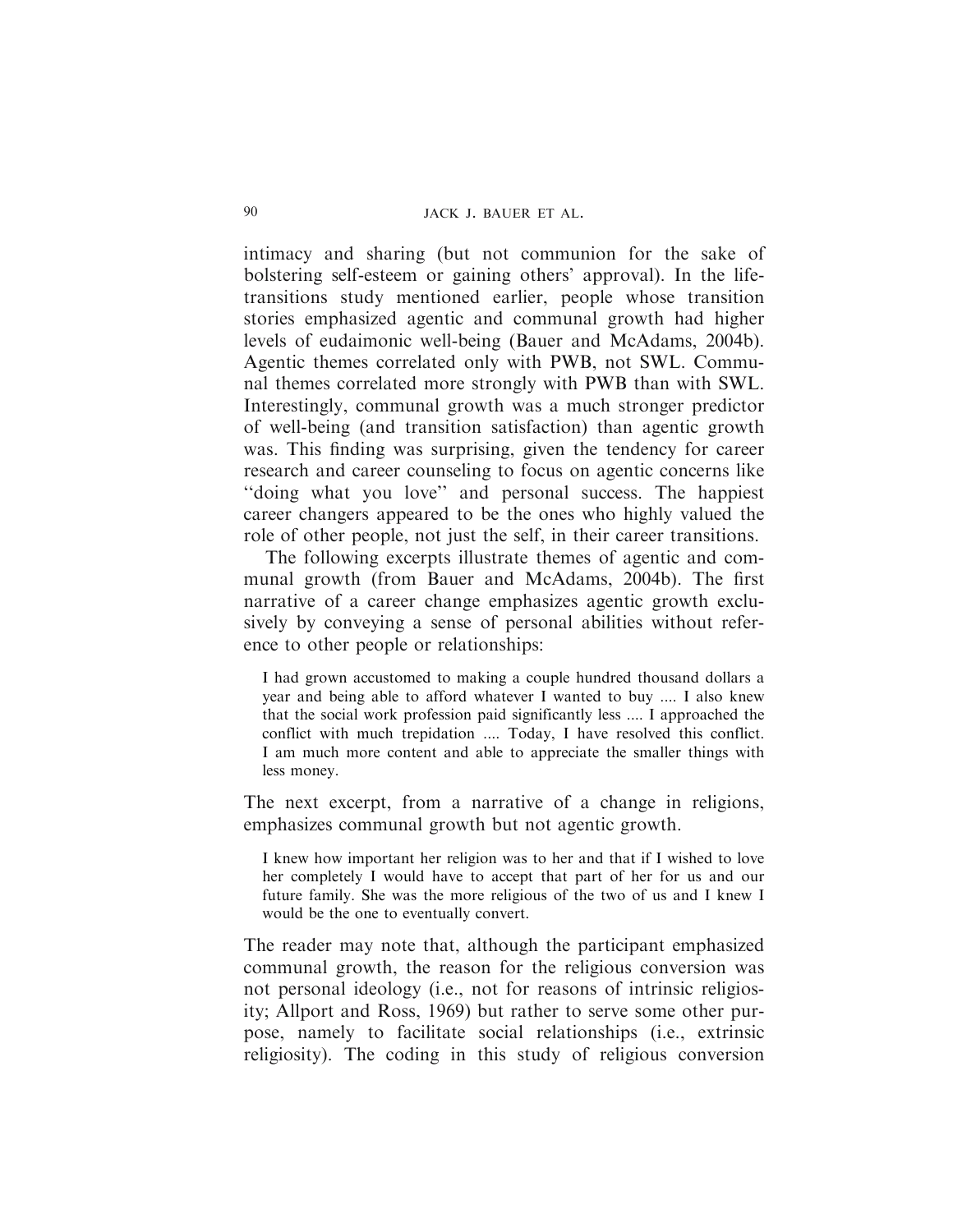distinguished intrinsic and extrinsic from the standpoint of the person, not the religion.

The final narrative emphasized an agentic-growth concern for having an impact on others and a communal-growth concern for future generations. This excerpt, from a narrative of a career change, contained themes of both agentic growth and communal growth:

During a staff rotation in pediatrics ... I knew that no matter how much I held him, sang to him, tried to teach him, that I was too late for this little human being. Instances of neglect and abuse in children, which were more frequent than you'd ever imagine, began to create a feeling in me that I wanted to be there early enough to make a difference.

### Integrative growth

Several of the excerpts above included elements not only of intrinsic growth but also of a specifically conceptual kind of growth. This growth, which can be called integrative growth (Bauer et al., 2005; Blagov and Singer, 2004), is seen in narratives emphasizing learning, exploring, coming to deeper understandings, and integrating new and old perspectives on one's life. Such concerns are inherently developmental as they have been theoretically proposed to foster social-cognitive development, a branch of developmental theory that charts the path to higher levels of complexity by which people can think about the self and others (e.g., Damon and Hart, 1988; Loevinger, 1976). Much of this work has been based upon or is consonant with Piaget's (1970) theory of cognitive development. Several studies have examined integration in narratives in relation to measures of both well-being and complexity of meaning – sometimes in an attempt to study the good life.

Overall, integrative themes correlate highly with ego development but hold some ties to PWB. King and colleagues have consistently found that people whose narratives of difficult events emphasize integration and elaboration have higher levels of ego development (King and Raspin, 2004; King et al., 2000; King and Smith, 2004). King (2001) framed the combination of pleasure-based happiness (e.g., SWL) with complexity of meaning (ego development) as an empirical measure of the good life.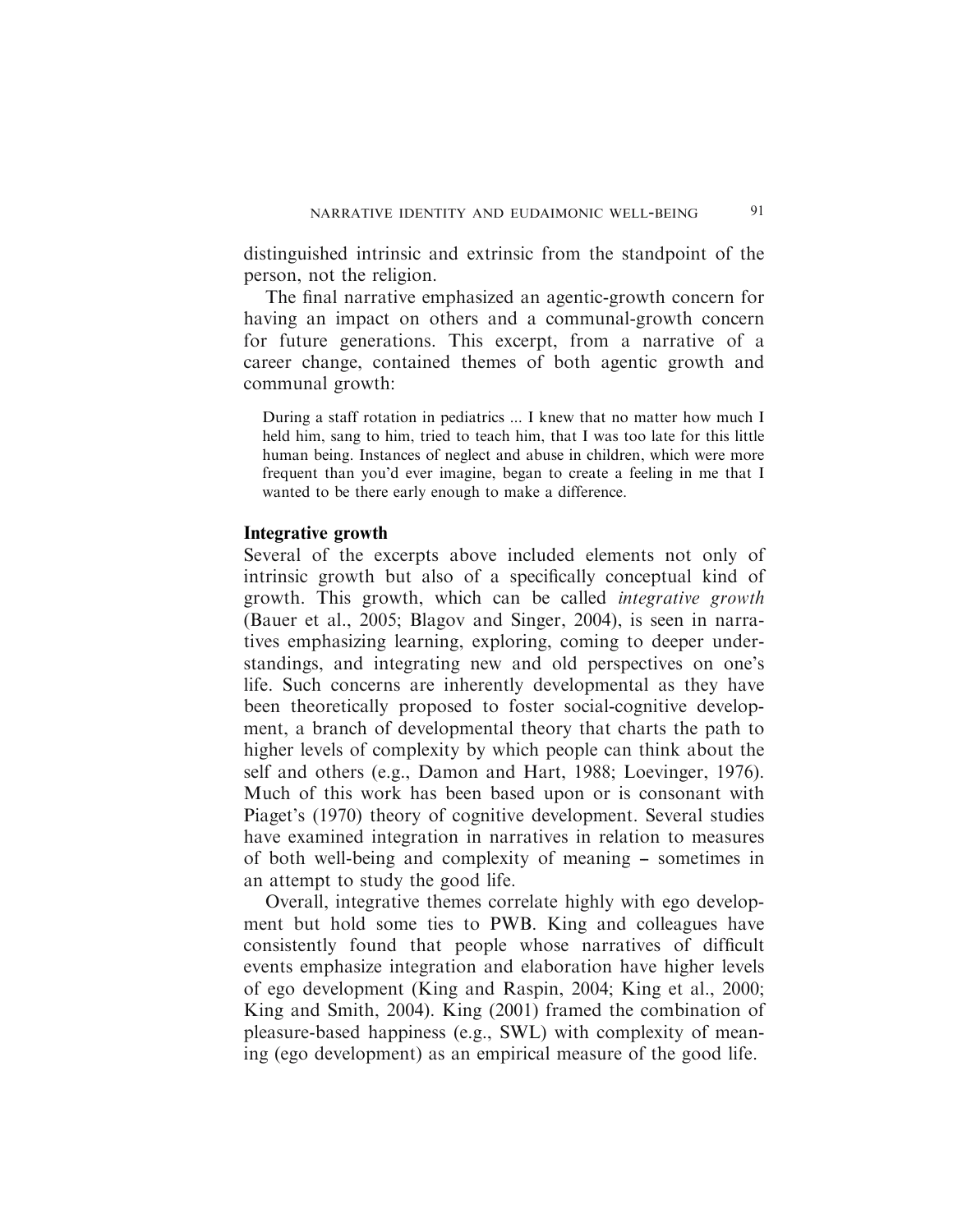## 92 JACK J. BAUER ET AL.

In research on life stories and stories of voluntary life transitions, people whose narratives emphasized exploring, learning, and integrating new information had high levels of ego development and in some cases high levels of PWB (Bauer and McAdams, 2004a, b; Bauer et al., 2005). In cases where integrative or exploratory themes did relate to PWB, they did so in specific ways. Integrative themes mapped onto the dimensions of PWB (purpose in life and personal growth) that are most associated with conceptual meaning and least associated with simple affect. People who emphasized both integrative and intrinsic themes (e.g., learning more about relationships) had high levels of both ego development and well-being, suggesting that the good life involves a rich and complex narrative identity (Bauer et al., 2005; King et al., 2000).

## Growth stories are not derivatives of traits or demographics

Might personality traits like neuroticism and extraversion account for the relationships between growth stories and wellbeing? After all, neuroticism and extraversion are known to hold strong ties to well-being and positive and negative affect. And there is a commonly held belief that traits underlie or drive other personality factors (McCrae and Costa, 1999). In the studies reported above, there was a general trend for neuroticism (inversely) and extraversion to correlate with intrinsic memories, intrinsic goals, and well-being (Bauer and McAdams, 2004a, b; Bauer et al., 2005). Yet the relations between growth stories and well-being held in the large majority of analyses when controlling for personality traits. Thus growth stories may be related to traits, but growth stories are not mere derivatives of traits, at least not in relation to well-being. Indeed life stories may be one way that people keep particular traits going (McGregor et al., in press; Pals, in press-a). Life stories enable people to interpret the past in terms of trait-like perceptions of "who one is" and to plan the future in terms of traits that one wants to continue develop in their lives.

Similarly, growth stories seem to cut across gender, ethnicity, and socioeconomic status. In the studies reported above, these and other demographic variables did not correlate with growth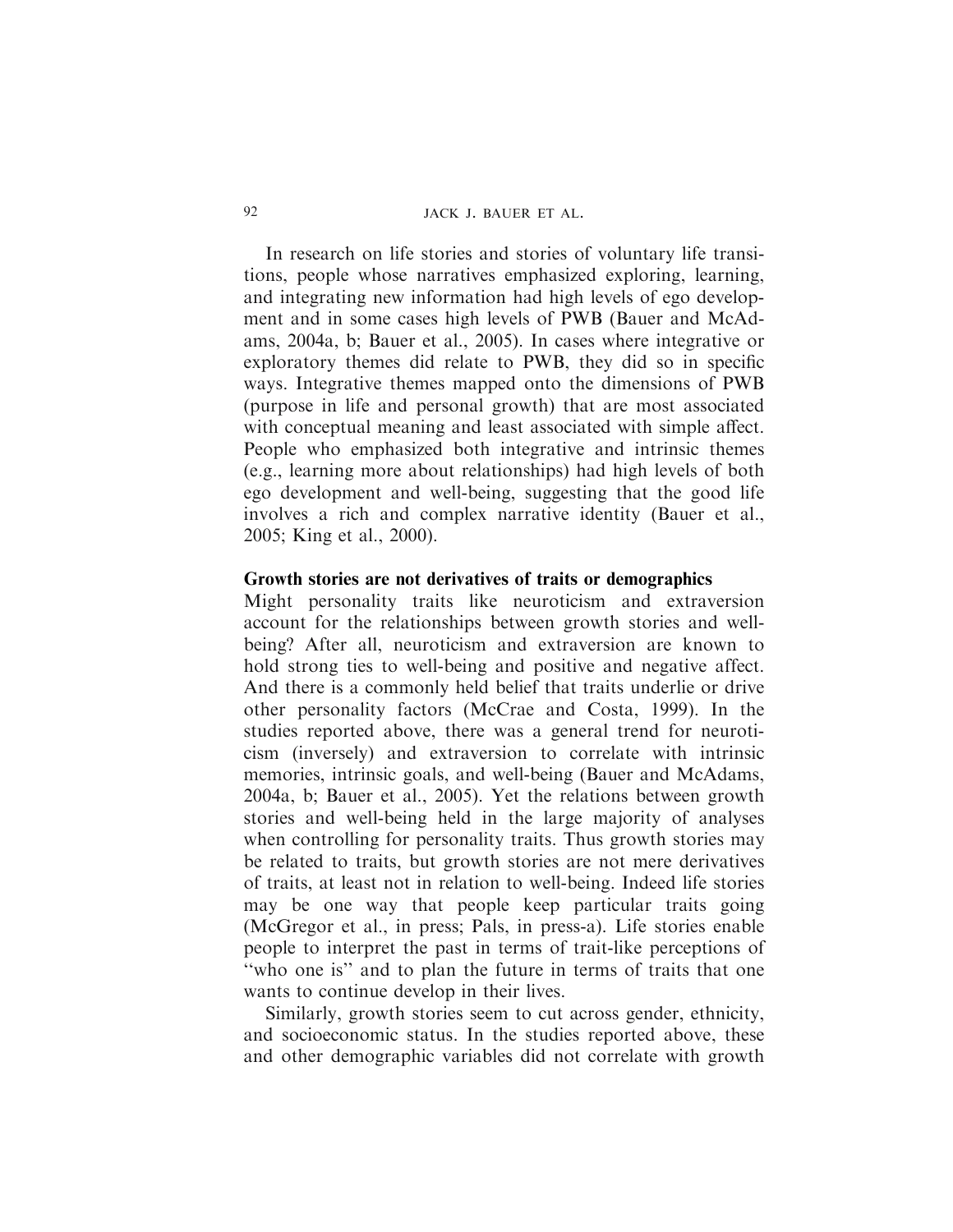stories (except that, in one adult sample, integrative memories showed a slightly significant tie to education level). Also, demographic variables did not influence the relations between growth stories and other measures of personality and development. This finding is notable, given the role that culture and other social ecologies play in the development of narratives that individuals use to make sense of their lives (Fivush and Nelson, 2004; Pasupathi, 2001).

### STORIES OF DIFFICULT LIFE EVENTS

Given the empirical connection between certain qualities of narrative identity on the one hand and well-being on the other, it becomes especially important to understand how adults narrate the most difficult experiences in their lives and integrate them into their evolving life stories over time. Indeed, the emotional aftermath of difficult experiences can seriously threaten well-being, making their interpretation and enduring meaning within narrative identity especially critical. This has been well established in the area of hedonic well-being, in which studies have shown that an inability to move past a difficult experience is associated with negative affect and poor emotional health. For example, King and Raspin (2004) showed that women who narrated a difficult divorce with an excessive focus on possible selves that had been lost through the experience of divorce were unhappier than women who were less focused on what they had lost. In addition, King and her colleagues (King et al., 2000) showed that parents of Down Syndrome children who wrote narratives about learning of their child's condition that lacked emotional closure and ended on a negative emotional note were more unhappy than parents of Down Syndrome children whose narratives concluded with a positive, emotionally resolved ending. Based on findings like these, Pals (in press-b) contended that one important narrative-identity process in adulthood is the construction of a well-integrated and complete story of a difficult life experience that concludes with a positive ending and emphasizes how emotional well-being was restored in the person's life. Pals (in press-b) showed that middle-aged women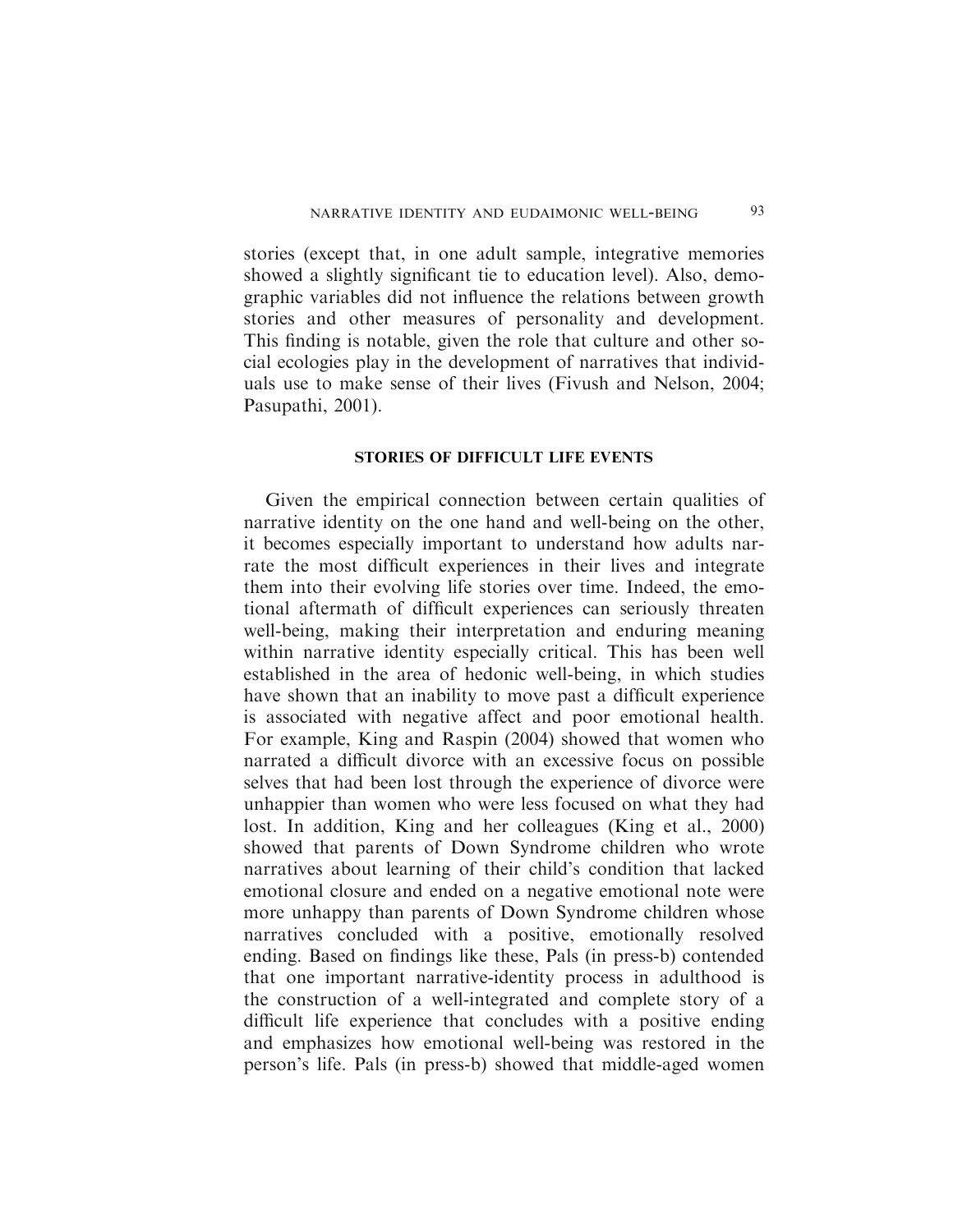whose narratives displayed this process, labeled coherent positive resolution, developed higher levels of resiliency over time and scored higher on life satisfaction in late midlife than women whose narratives were more incomplete and emotionally unresolved.

The findings presented above highlight the connection between the narration of difficult life experiences and indicators of hedonic or simple affect-based well-being. However, when one broadens the focus from hedonic to eudaimonic well-being and the experience of the good life, difficult life experiences can be understood as much more than threats to emotional health that require resolution. From the standpoint of eudaimonic well-being, they also represent challenges to identity that offer a narrative opportunity for the growth and transformation of self (Pals and McAdams, 2004). More specifically, recent studies suggest that while resolved positive endings in general may help to heal emotional pain and enhance hedonic well-being, it is only those positive endings that also fully acknowledge the negative impact and incorporate exploration and a sense of accommodative change in response to the difficult life events that are predictive of eudaimonic well-being, as indicated by the combination of hedonic well-being and maturity (King, 2001; King et al., 2000; Pals, in press-b). For example, King et al. (2000) showed that in addition to closure and positive endings within parents' narratives of finding out a child has Down Syndrome, those narratives also contained a second, independent component of variation – the extent to which they acknowledged actively exploring and integrating a sense of accommodative change in response to the experience – which was predictive of ego development. Thus, parents who could be described as living ''the good life'' or displaying eudaimonic well-being told stories of their difficult experience that incorporated both accommodative change and a positive ending. Moreover, the interaction of accommodation and closure uniquely predicted an enduring sense of growth as a result of the difficult experience two years later: parents whose narratives contained both accommodative change and closure reported the highest levels of growth in response to the experience, whereas those whose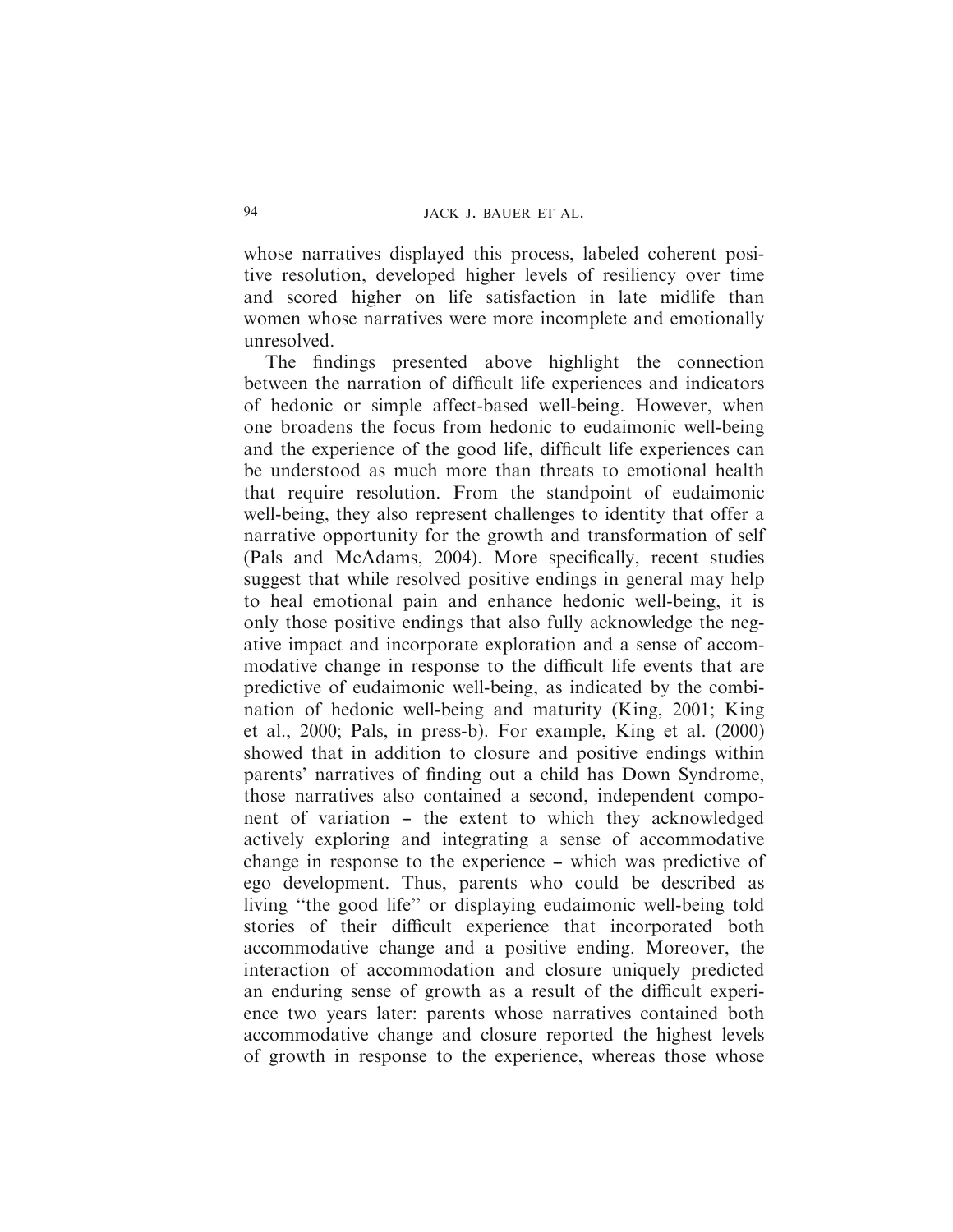narratives contained closure without accommodation reported the lowest levels of growth. This finding suggests that there is something dynamic going on in how these two processes operate together within narrative identity, an idea further addressed below.

Building on the King et al. (2000) findings, Pals (in press-b) argued that the two independent narrative processes described above facilitate the development of eudaimonic well-being over time by interacting to produce an enduring sense of positive self-transformation within the life story. More specifically, Pals (in press-b) articulated a two-step narrative process of growth by which adults first openly acknowledge the negative emotional impact of the difficult life experience and explore its meaning and then construct a resolved, positive ending by seeing the self as positively transformed by the experience. In this way, adults may work through and narrate the experience as an identity challenge that offers the possibility for growth rather than as an emotional threat that must be minimized within the life story and disconnected from identity. In support of this perspective, it was found that coherent positive resolution and exploratory narrative processing (similar to accommodative change) together predicted the theme of positive self-transformation within midlife women's narratives of difficult life experiences, and positive self-transformation, in turn, uniquely predicted eudaimonic well-being nine years later as measured by the combination of hedonic well-being and maturity (Pals, in press-b). Thus, an enduring sense of positive self-transformation, as a newly constructed component of narrative identity, may create new possibilities and ways of being that enrich life's meaning and contribute to the experience of the good life. From this perspective, the narrative pathway toward eudaimonic well-being in adulthood may actually require difficult life experiences and the capacity to process them as creating positive self-transformation, a developmental pathway that King (2001) has eloquently referred to as ''the hard road to the good life.'' Finally, these studies highlight how the general notion of growing in response to difficult experiences – an increasingly studied phenomenon called post-traumatic growth (Calhoun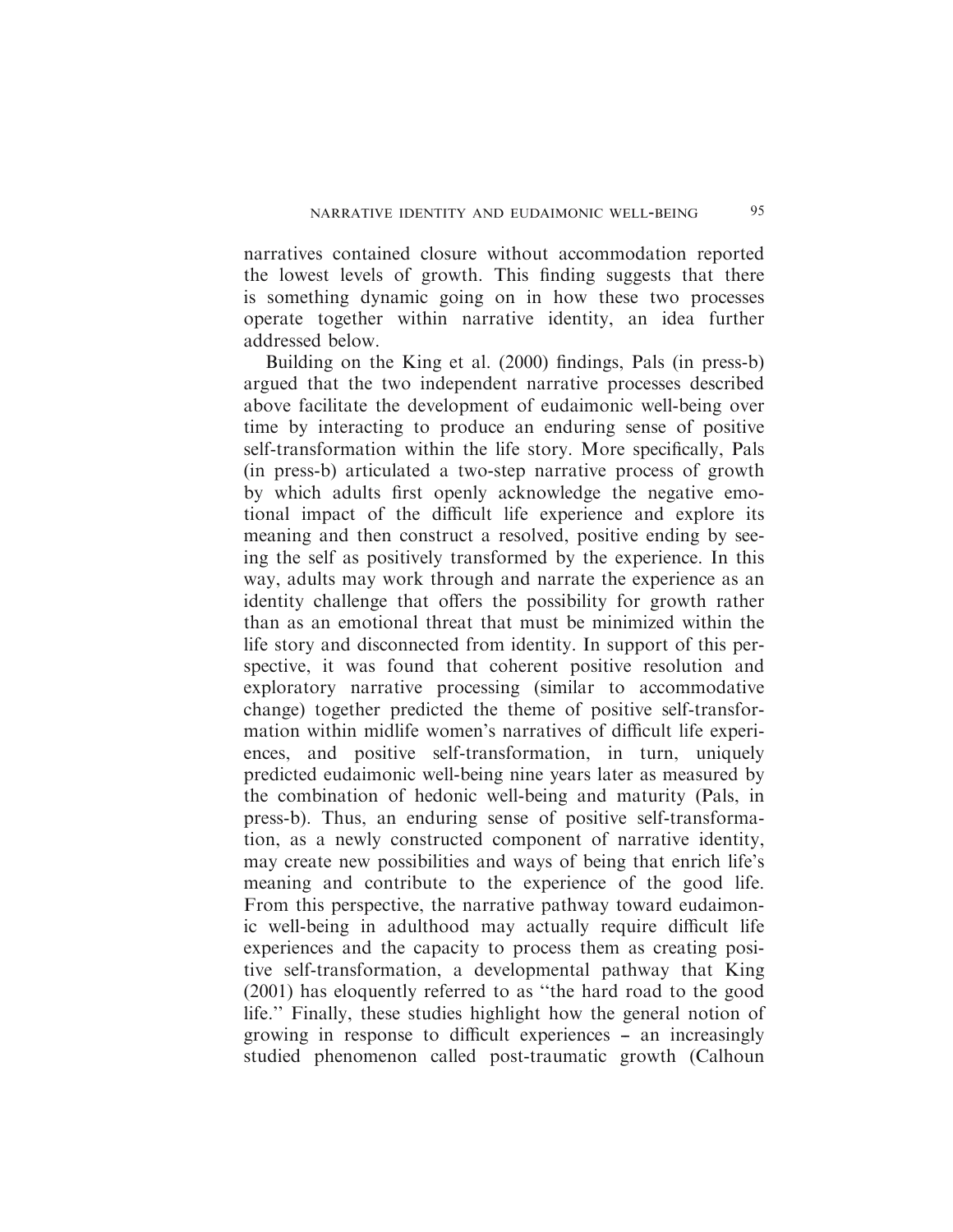and Tedeschi,  $1998$ ) – is, fundamentally, a narrative identity process of exploration and self-transformation.

### THE ROLE OF CULTURE: THE REDEMPTIVE SELF

The conceptualizations offered and the studies reviewed in this paper reflect a particular cultural perspective. In contemporary American society, narratives about heroic protagonists who defy convention in order to follow their true (intrinsic) longings, or who suffer through life's harshest tribulations only to emerge enhanced or integrated in the end, enjoy considerable cachet and admiration. While American society is repeatedly taken to task for its crass materialism and its preoccupations with wealth and celebrity (e.g., Cushman, 1995), Americans deeply value stories of personal redemption (McAdams, 2006). Sometimes these stories suggest religious meanings, but more often they adopt images and ideas from secular life. In popular fiction, Hollywood movies, television shows from reality TV to the Oprah Winfrey Show, and in many other venues, American protagonists continue to distinguish themselves as rugged and resilient individualists who delight in their nonconformity and who continue to grow and develop, especially in response to failure and setbacks. Indeed, these kinds of redemptive narratives have always held a privileged status in American society, going back to the spiritual autobiographies written by the New England Puritans in the 17th century (McAdams, 2006). Among the most popular forms for redemptive life narratives in American society today are stories of upward social mobility, liberation, recovery, atonement, and self-actualization (McAdams, 2006). In each of these forms, the intrinsically motivated protagonist overcomes intense suffering to experience an enhanced status or state – moving from rags to riches, slavery to freedom, sickness (or addiction) to health, sin to salvation, or immaturity to the full expression of the good inner self. In some of these stories, the protagonist may feel that there is something wrong or bad about the self and, as a result, may work hard to try to redeem life in some way. In many others, however, what is wrong is the suffering that comes to people through no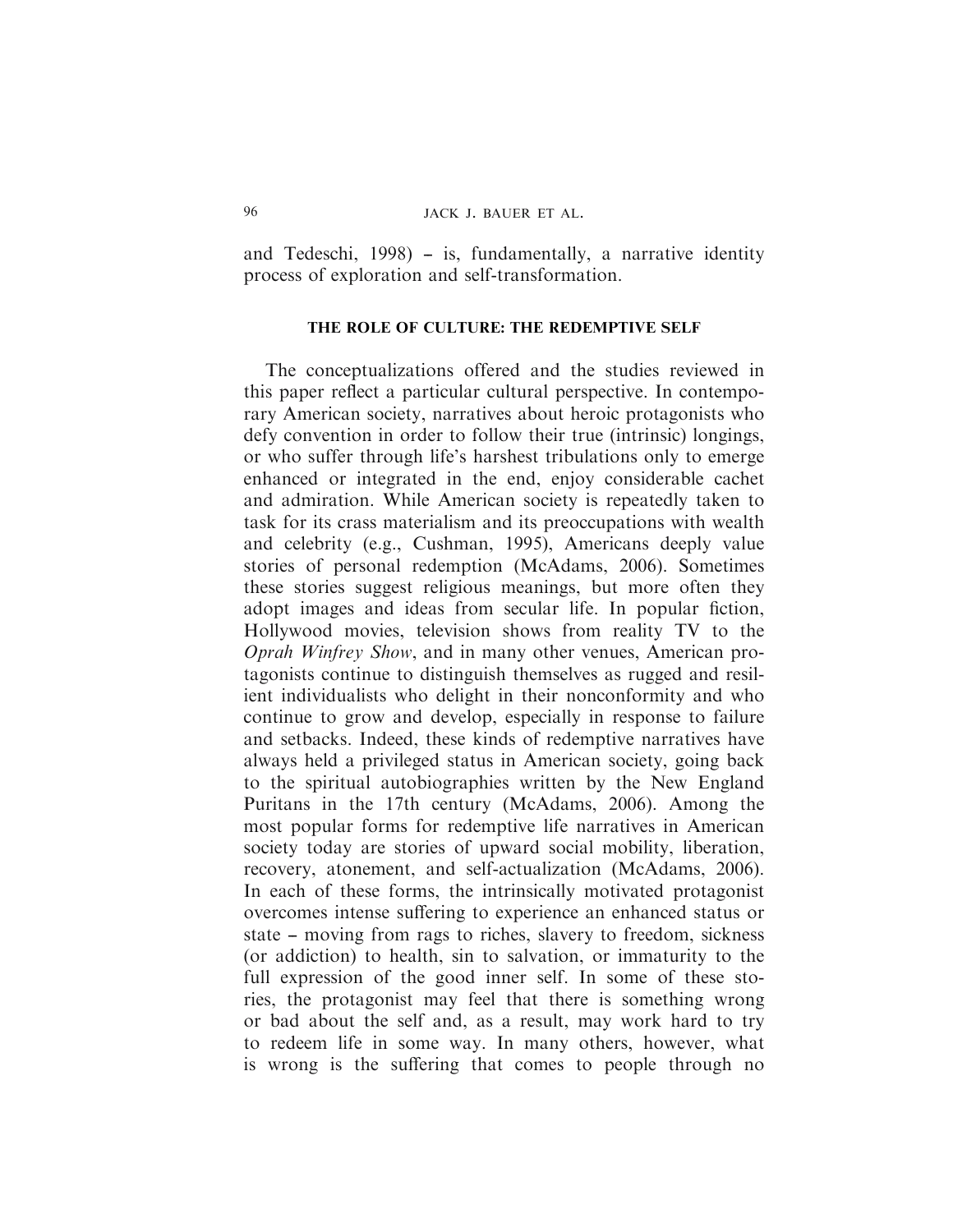fault of their own – through sickness, for example, loss, poverty, and so on. Redemptive narratives typically chart the protagonist's movement over time from suffering to an enhanced status or state. Redemptive life narratives in contemporary American society seem to suggest that if the road is not hard, the life cannot be good, as echoed in King's (2001) portrayal of the good life mentioned earlier, as echoed in King's (2001) description of the good life mentioned earlier.

High levels of well-being and ego development are surely important ingredients for the good life. But eudaimonic wellbeing may also be enhanced through a third psychological venue – the successful engagement of developmental tasks (Erikson, 1963). In the midlife years, generativity represents just such a task. Erikson described generativity as an adult's concern for and commitment to promoting the well-being of future generations. Adults can express generativity through parenting, teaching, mentoring, civic activity, volunteer work, and engaging in other forms of caring and productive activities available to them in their social worlds (McAdams and de St. Aubin, 1992). Yet not all adults in their midlife years are able or willing to commit themselves to generative life projects, and generativity may indeed wax and wane in response to various on-time and unexpected changes over the adult life course (MacDermid et al., 1998). Researchers have developed a number of valid measures of individual differences in generativity (McAdams, 2001b). In general, these assessments tend to be modestly but positively related to self-report well-being and uncorrelated with ego development (McAdams, 2001b).

If generativity may suggest yet another angle on the good life, at least among middle-aged adults, what kinds of life stories do highly generative adults construct? McAdams and colleagues have conducted a series of intensive interview studies contrasting the narrative identities of American men and women scoring especially high and especially low in self-report measures of generativity (Mansfield and McAdams, 1996; McAdams, 2006; McAdams and Bowman, 2001; McAdams et al., 1997). Compared to their less generative counterparts, highly generative American adults tend to construct redemptive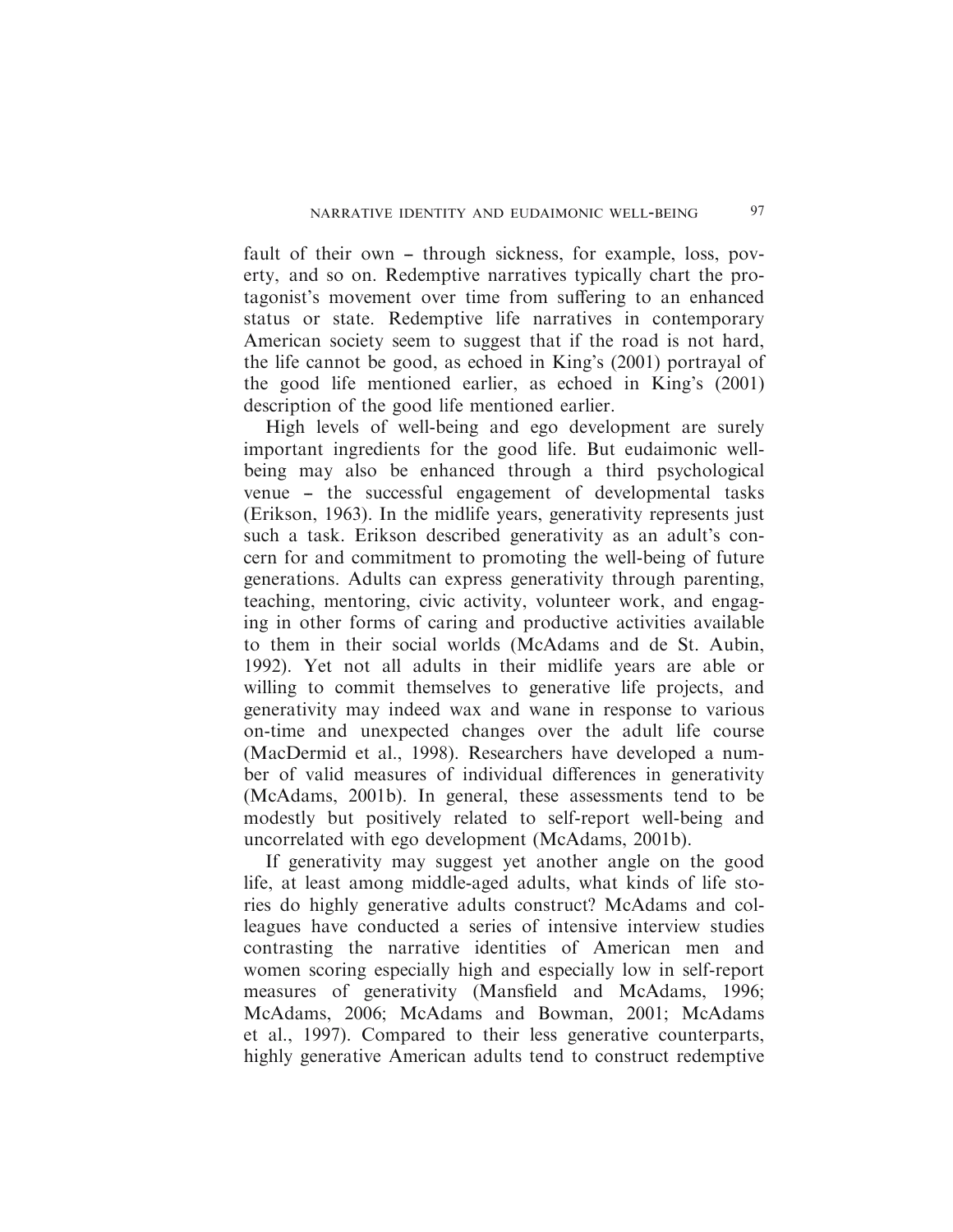life stories, readily employing the discourses of upward social mobility, liberation, recovery, atonement, and self-actualization. In addition, their stories portray protagonists who (1) believed as children that they were chosen for a special destiny, (2) witnessed the suffering of others at an early age, (3) committed themselves, in adolescence, to a clear and compelling set of personal values and beliefs to which they have sworn allegiance ever since, and (4) expect continued growth in the future. Reflecting deeply cherished (and contested) themes in the American cultural tradition, these narrative variations on the good (American) life describe a gifted (chosen) hero whose manifest destiny is to journey forth into a dangerous world in order to make it better (to *redeem* it), and who, sustained by deep (intrinsic) convictions, confronts many setbacks along the way, but learns from each of them, and continues to grow. The stories celebrate personal growth and redemption for sure, but they also affirm the sense that one is special and destined for greatness, that the world is dangerous and in need of the protagonist's reforming efforts, that the righteous protagonist should never conform but always trust his or her inner convictions, and that good things will come out of suffering, no matter what. This overall narrative pattern may be termed the redemptive self. In American society, the redemptive self helps to support and sustain a generative approach to life, in midlife (McAdams, 2006).

Stories of personal growth are probably common the world over. But each society may offer its own characteristic versions, reflecting societal norms and structures, religion, history, and common expectations regarding the human life course. The redemptive self is a characteristically American life story - a story of growth and transformation that plays extraordinarily well in places like Los Angeles, New York, and Omaha, but whose characters, plots, and themes may seem somewhat foreign to generative adults living in, say, a rural Chinese village, or France. We are not suggesting that eudaimonic well-being, the good life, generativity, or stories of positive personal transformation are unique to American society. Instead, we are contending that life stories are strongly shaped by culture and that,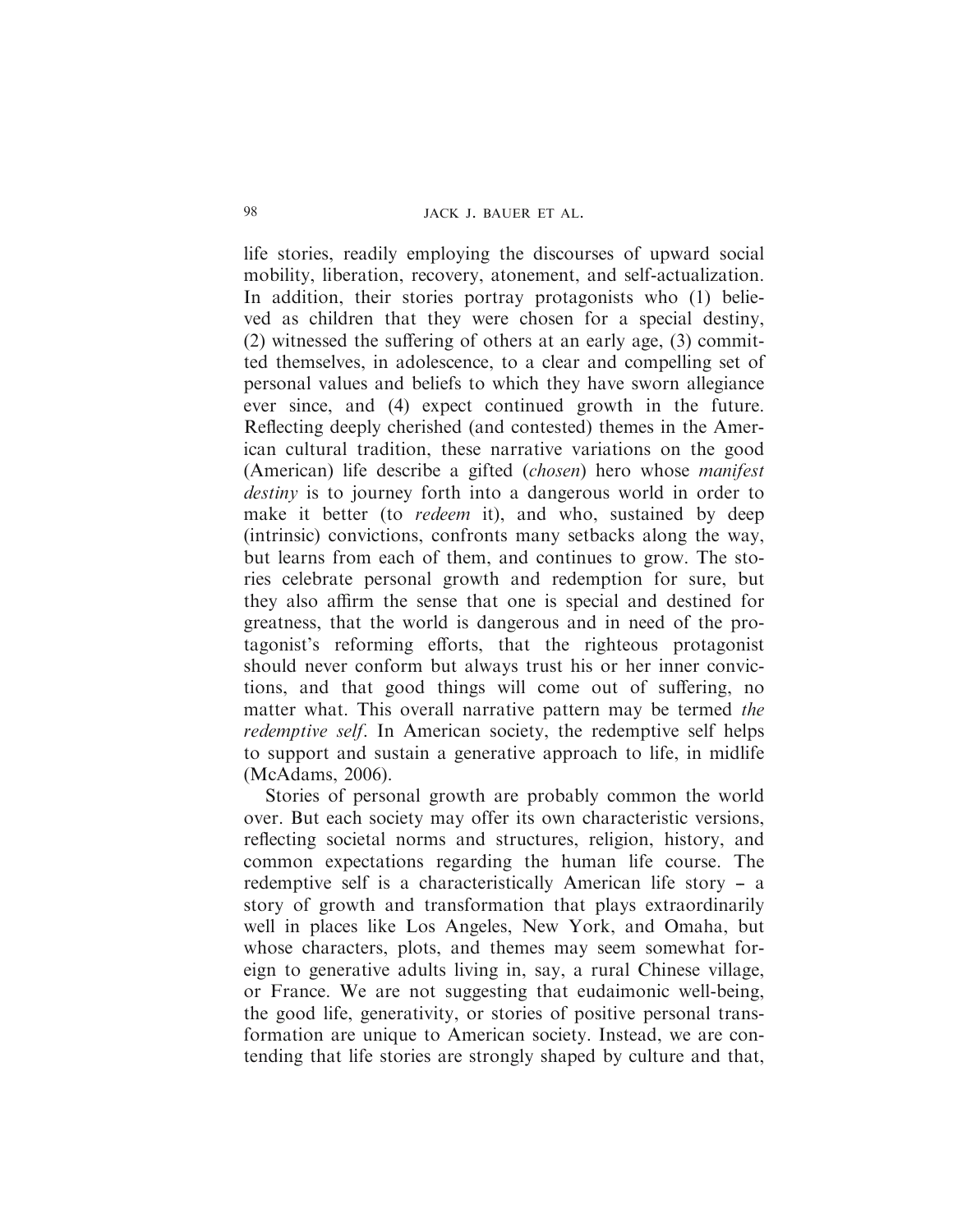therefore, narrative conceptions of the good life may vary somewhat from one society to the next. Future research on eudaimonic well-being and on narrative identity should continue to examine basic psychological processes and common narrative forms, but it should also look eagerly and listen keenly for cultural peculiarities and the different, culturally-shaped ways in which people the world over live good lives and construct good stories about them.

#### **CONCLUSION**

From the time of Aristotle, people have realized that the good life involves pleasure and more. In our view, the ''more'' includes not only a sense of meaningfulness that comes from one's understanding of self and world but also higher degrees of richness or psychosocial integration in that understanding. A well-validated psychological construct that taps into the latter is Loevinger's (1976) ego development. Recent studies of narrative identity have worked from a conception of eudaimonic wellbeing as consisting of high levels of both well-being and ego development. In general, the findings from these studies show that happy and mature people tend to highlight scenes of personal growth and redemption in their life stories. These scenes take many different forms. Some emphasize intrinsic motivation, a life-narrative theme that is especially strongly linked to self-report well-being. Others emphasize the exploration and integration of the self, themes that are especially strongly linked to high levels of ego development. Individuals who express high levels of eudaimonic well-being tend to frame especially difficult scenes in their life stories as transformative episodes wherein they experienced intense pain and suffering but through which they learned new lessons in life, attained new self-insights, deepened personal relationships, and/or came to a more profound understanding of the world in which they live.

People's conceptions of well-being and of a life well-lived are influenced by prevailing social norms, religious values, economic and political considerations, and societal expectations regarding how lives should develop and what it means to live a good life.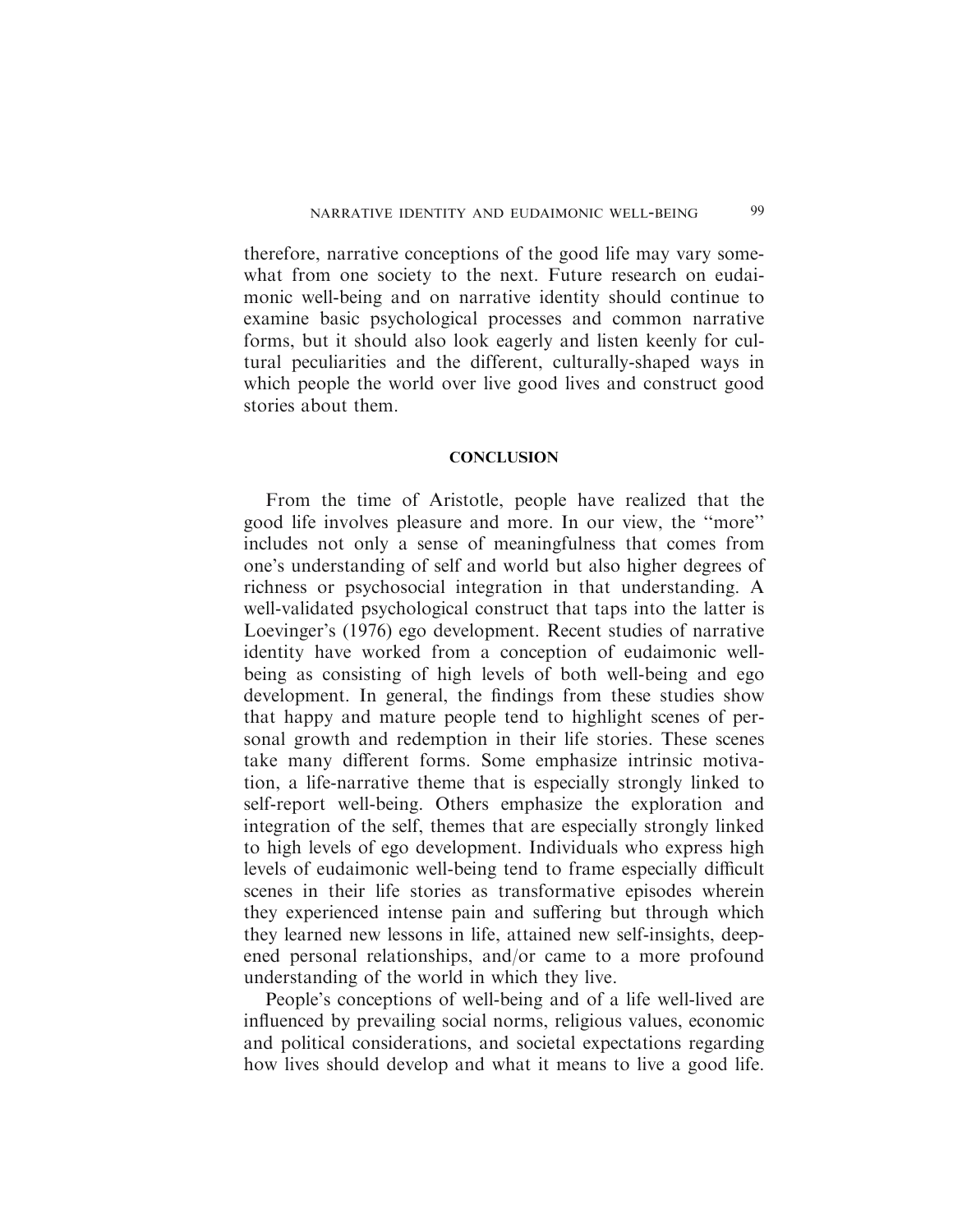Life stories of personal growth and redemption, therefore, surely reflect prevailing cultural narratives. In contemporary American society, life narratives of personal growth and redemption often feature a nearly-self-sufficient and morallysteadfast protagonist who keeps growing and expanding, even (and especially) in response to personal suffering and setbacks. Among the most powerful cultural discourses for personal growth in American society are those affirming upward social mobility, personal liberation, recovery, atonement, and selfactualization. Whether the same findings apply across cultures remains a question for future empirical research.

#### ACKNOWLEDGEMENT

The authors wish to thank Bobby Alvarez, Jennifer Douveille, Cassandra Hirdes, and Lindsay Richerson.

#### REFERENCES

- Ackerman, S., D. Zuroff and D.S. Moscowitz: 2000, 'Generativity in midlife and young adults: Links to agency, communion, and well-being', International Journal of Aging and Human Development 50, pp. 17–41.
- Adler, J., E. Kissel and D.P. McAdams: in press, 'Emerging from the CAVE: Attributional style and the narrative study of identity in midlife adults', Cognitive Therapy and Research.
- Allport, G.W. and M.J. Ross: 1967, 'Personal religious orientation and prejudice', Journal of Personality and Social Psychology 5, pp. 432-443.
- Bauer, J.J. and G.A. Bonanno: 2001, 'Continuity amid discontinuity: Bridging one's past and present in stories of conjugal bereavement", Narrative Inquiry 11, pp. 123-158.
- Bauer, J.J. and D.P. McAdams: 2000, 'Competence, relatedness, and autonomy in life stories', Psychological Inquiry 11, pp. 276-279.
- Bauer, J.J. and D.P. McAdams: 2004a, 'Growth goals, maturity, and wellbeing', Developmental Psychology 40, pp. 114-127.
- Bauer, J.J. and D.P. McAdams: 2004b, 'Personal growth in adults' stories of life transitions', Journal of Personality 72, pp. 573–602.
- Bauer, J.J., D.P. McAdams and A.R. Sakaeda: 2005, 'Interpreting the good life: Growth memories in the lives of mature, happy people", Journal of Personality and Social Psychology 88, pp. 203-217.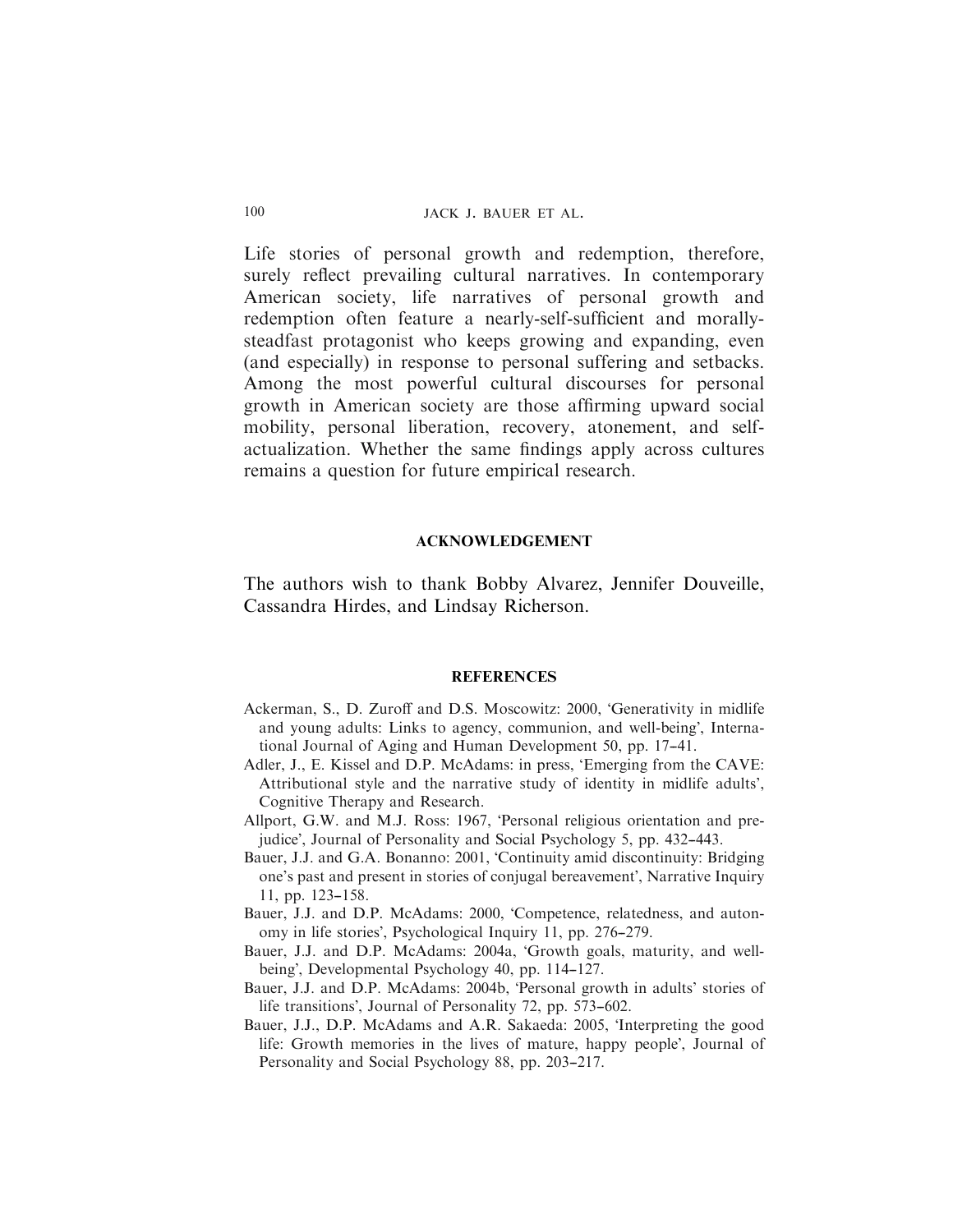- Blagov, P.S. and J.A. Singer: 2004, 'Four dimensions of self-defining memories (specificity, meaning, content, and affect) and their relationships to selfrestraint, distress, and repressive defensiveness", Journal of Personality 72, pp. 481-512.
- Bluck, S. and J. Gluck: 2004, 'Making things better and learning a lesson: Experiencing wisdom across the lifespan', Journal of Personality 72, pp. 543– 572.
- Brockmeier, J.: 2000, 'Autobiographical time', Narrative Inquiry 10, pp. 51–73. Bruner, J.: 1990, Acts of meaning (Harvard University, Cambridge, MA).
- Calhoun, L.G. and R.G. Tedeschi: 1998, Posttraumatic growth: Future directions, in R.G. Tedeschi, C.L. Park, and L.G. Calhoun (eds.), Posttraumatic Growth: Positive Changes in the Aftermath of Crisis (Erlbaum, Mahwah, NJ), pp. 215-238.
- Cushman, P.: 1995, Constructing the Self, Constructing America (Addison-Wesley, Reading, MA).
- Damon, W. and D. Hart: 1988, Self-understanding in Childhood and Adolescence (Cambridge University, Cambridge, England).
- Deci, E.L. and R.M. Ryan: 2000, 'The "what" and "why" of goal pursuits: Human needs and the self-determination of behavior", Psychological Inquiry 11, pp. 227-268.
- Diener, E., R.A. Emmons, R.J. Larson and S. Griffen: 1985, 'The satisfaction with life scale', Journal of Personality Assessment 49, pp. 71-75.
- Erikson, E.H.: 1963, Childhood and Society 2(Norton, New York).
- Fivush, R. and K Nelson: 2004, 'Culture and language in the emergence of autobiographical memory', Psychological Science 15, pp. 573–577.
- Giddens, A.: 1991, Modernity and Self-identity Stanford (University Press, Stanford, CA).
- Helson, R. and B. W. Roberts: 1994, 'Ego development and personality change in adulthood', Journal of Personality and Social Psychology 66, pp. 911-920.
- Helson, R. and P. Wink: 1992, 'Personality change in women from the early 40s to the early 50's, Psychology and Aging 7, pp. 46–55.
- Kasser, T. and R.M. Ryan: 1996, 'Further examining the American dream: Well-being correlates of intrinsic and extrinsic goals", Personality and Social Psychology Bulletin 22, pp. 281-288.
- King, L.A.: 2001, 'The hard road to the good life: The happy, mature person', Journal of Humanistic Psychology 41, pp. 51-72.
- King, L.A. and C.K. Napa: 1998, 'What makes a life good?', Journal of Personality and Social Psychology 75, pp. 156-165.
- King, L.A. and C. Raspin: 2004, 'Lost and found possible selves', subjective well-being, and ego development in divorced women, Journal of Personality 72, pp. 603-632.
- King, L.A., C.K. Scollon, C. Ramsey and T. Williams: 2000, 'Stories of life transition: Subjective well-being and ego development in parents of children with Down Syndrome', Journal of Research in Personality 34, pp. 509–536.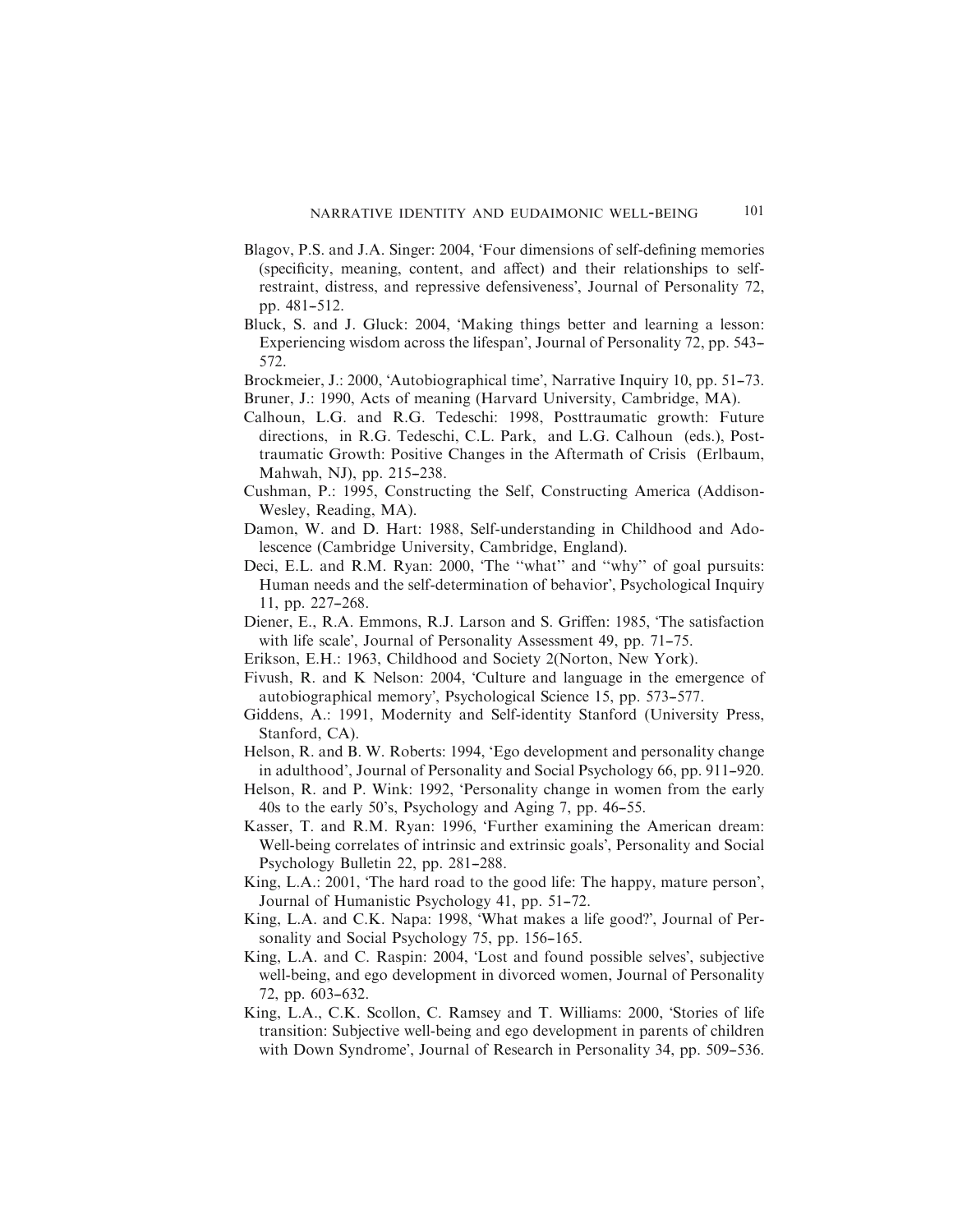- King, L.A. and N.G. Smith: 2004, 'Gay and straight possible selves: Goals, identity, subjective well-being, and personality development', Journal of Personality 72, pp. 967-994.
- Loevinger, J.: 1976, Ego development (Jossey-Bass, San Francisco).
- Loevinger, J.: 1993, Conformity and conscientiousness: One factor or two stages?, in D.C. Funder, R.D. Parke, T.-K. Carol, and K. Widaman (eds.), Studying Lives Through Time: Personality and Development (American Psychological Association, Washington, DC), pp. 189–205.
- MacDermid, S.M., C.E. Franz and L.A. De Reus: 1998, Generativity: At the crossroads of social roles and personality, in D.P. McAdams, and E. de St. Aubin (eds.), Generativity and Adult Development: How and Why We Care for the Next Generation (APA Books, Washington, DC), pp. 181-226.
- Mansfield, E. and D.P. McAdams: 1996, 'Generativity and themes of agency and communion in adult autobiography", Personality and Social Psychology Bulletin 22, pp. 721-731.
- Maslow, A.H.: 1968, Toward a Psychology of Being (Van Nostrand Reinhold, New York).
- McAdams, D.P.: 1982, 'Experiences of intimacy and power: Relationships between social motives and autobiographical memory", Journal of Personality and Social Psychology 42, pp. 292–302.
- McAdams, D.P.: 1985, Power, Intimacy, and the Life Story (Guilford, New York).
- McAdams, D.P.: 2001a, 'The psychology of life stories', Review of General Psychology 5, pp.  $100-122$ .
- McAdams, D.P.: 2001b, Generativity in midlife, in M.E. Lachman (ed.), Handbook of Midlife Development (Wiley, New York), pp. 395–443.
- McAdams, D.P.: 2006, The redemptive self: Stories Americans live by (Oxford University Press, New York).
- McAdams, D.P. and P.J. Bowman: 2001, Narrating life's turning points: Redemption and contamination, in D.P. McAdams, R. Josselson, and A. Lieblich (eds.), Turns in the Road: Narrative Studies of Lives in Transition (APA Books, Washington, DC), pp. 3-34.
- McAdams, D.P. and E. de St. Aubin: 1992, 'A theory of generativity and its assessment through self-report, behavioral acts, and narrative themes in autobiography", Journal of Personality and Social Psychology 62, pp. 1003-- 1015.
- McAdams, D.P., A. Diamond, E. de St. Aubin and E Mansfield: 1997, !Stories of commitment: The psychosocial construction of generative lives", Journal of Personality and Social Psychology 72, pp. 678-694.
- McAdams, D.P., B.J. Hoffman, E.D. Mansfield and R Day: 1996, 'Themes of agency and communion in significant autobiographical scenes', Journal of Personality 64, pp. 339–377.
- McAdams, D.P., J. Reynolds, M. Lewis, A. Patten and P.T. Bowman: 2001, !When bad things turn good and good things turn bad: Sequences of redemption and contamination in life narrative, and their relation to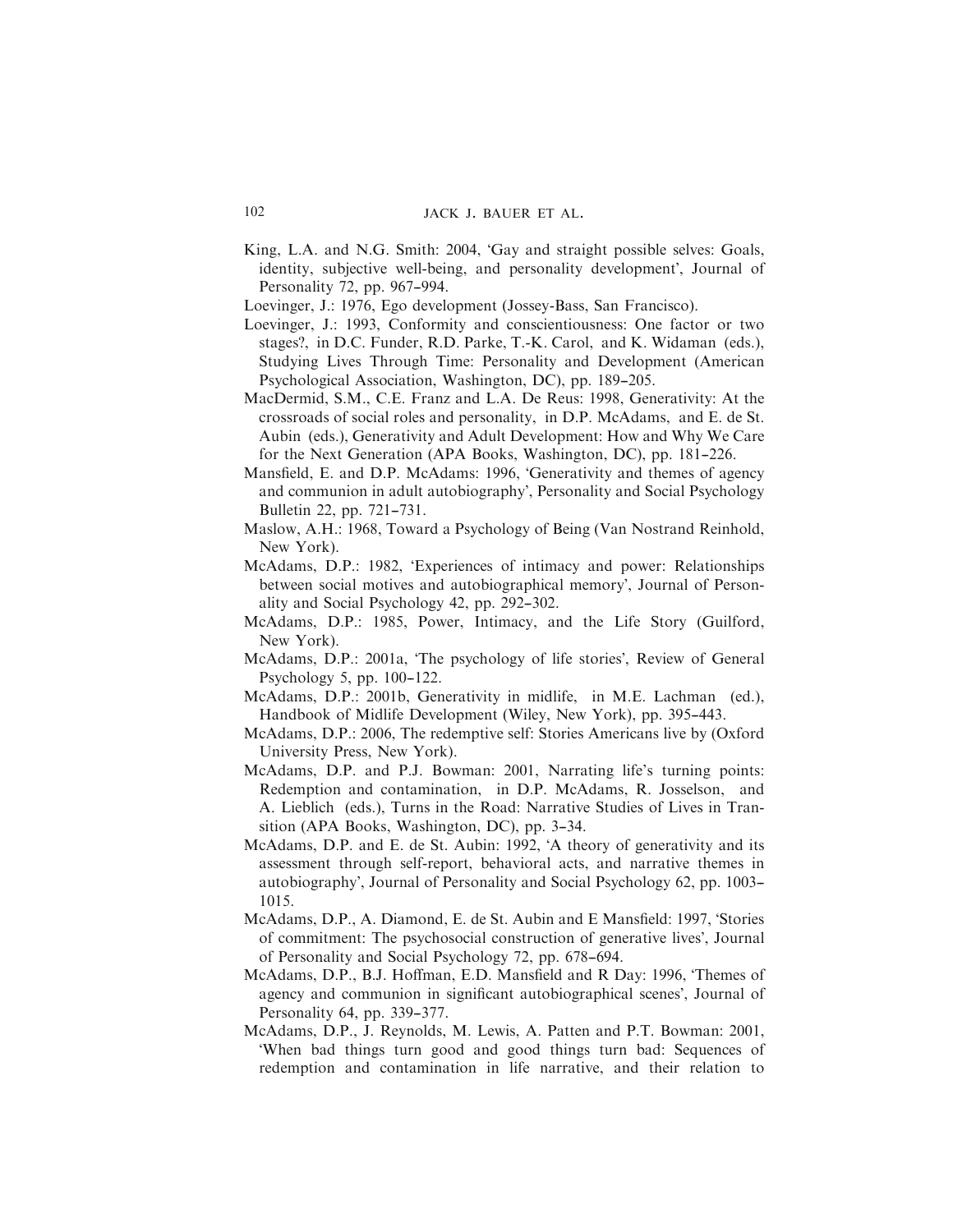psychosocial adaptation in midlife adults and in students", Personality and Social Psychology Bulletin 27, pp. 472-483.

- McCrae, R.R. and P.T. Costa: 1999, A five-factor theory of personality, in L.A. Pervin, and O.P. John (eds.), Handbook of Personality: Theory and Research 2nd edition, (Guildford, New York), pp. 139-153.
- McGregor, I., D.P. McAdams and B.R. Little: in press, 'Personal projects, life stories, and happiness: On being true to traits', Journal of Research in Personality.
- Pals, J.L.: 2006a, Constructing the 'springboard effect': Causal connections, self-making, and growth within the life story, in D.P. McAdams, R. Josselson and A. Lieblich (eds.), Identity and Story: Creating Self in Narrative (APA Books, Washington, DC), pp. 175-199.
- Pals, J.L.: 2006b, 'Narrative identity processing of difficult life experiences: Pathways of personality development and positive self-transformation in adulthood', Journal of Personality 74, pp. 1079-1110.
- Pals, J.L. and D.P. McAdams: 2004, 'The transformed self: A narrative understanding of posttraumatic growth', Psychological Inquiry 15, pp.  $65 - 69.$
- Pasupathi, M.: 2001, 'The social construction of the personal past and its implications for adult development', Psychological Bulletin 127, pp. 651– 672.
- Piaget, J.: 1970, Piaget's theory, in P. Mussen (ed.), Carmichael's Manual of Child Psychology (John Wiley, New York), pp. 703--732.
- Rogers, C.R.: 1961, On Becoming a Person (Houghton Mifflin, Boston).
- Ryan, R.M. and E.L. Deci: 2001, 'On happiness and human potentials: A review of research on hedonic and eudaimonic well-being", Annual Review of Psychology 52, pp. 141-166.
- Ryff, C.D. and C.L.M. Keyes: 1995, 'The structure of psychological well-being revisited', Journal of Personality and Social Psychology 69, pp. 719-727.
- Ryff, C.D. and B. Singer: 1998, 'The contours of positive human health', Psychological Inquiry 9, pp. 1–28.
- Sarbin, T.R.: 1986, The narrative as a root metaphor for psychology, in T.R. Sarbin (ed.), Narrative Psychology: The Storied Nature of Human Conduct (Praeger, New York), pp. 3-21.
- Sheldon, K.M. and T. Kasser: 1995, 'Coherence and congruence: Two aspects of personality integration", Journal of Personality and Social Psychology 68, pp. 531-543.
- Singer, J.A.: 2004, 'Narrative identity and meaning-making across the adult lifespan: An introduction', Journal of Personality 72, pp. 437–460.
- Singer, J.A. and P. Salovey: 1993, The Remembered Self: Emotion and Memory in Personality (The Free Press, New York).
- Taylor, C.: 1989, Sources of the Self: The Making of Modern Identity (Harvard, Cambridge, MA).
- Thorne, A.: 2000, 'Personal memory telling and personality development', Personality and Social Psychology Review 4, pp. 45-56.